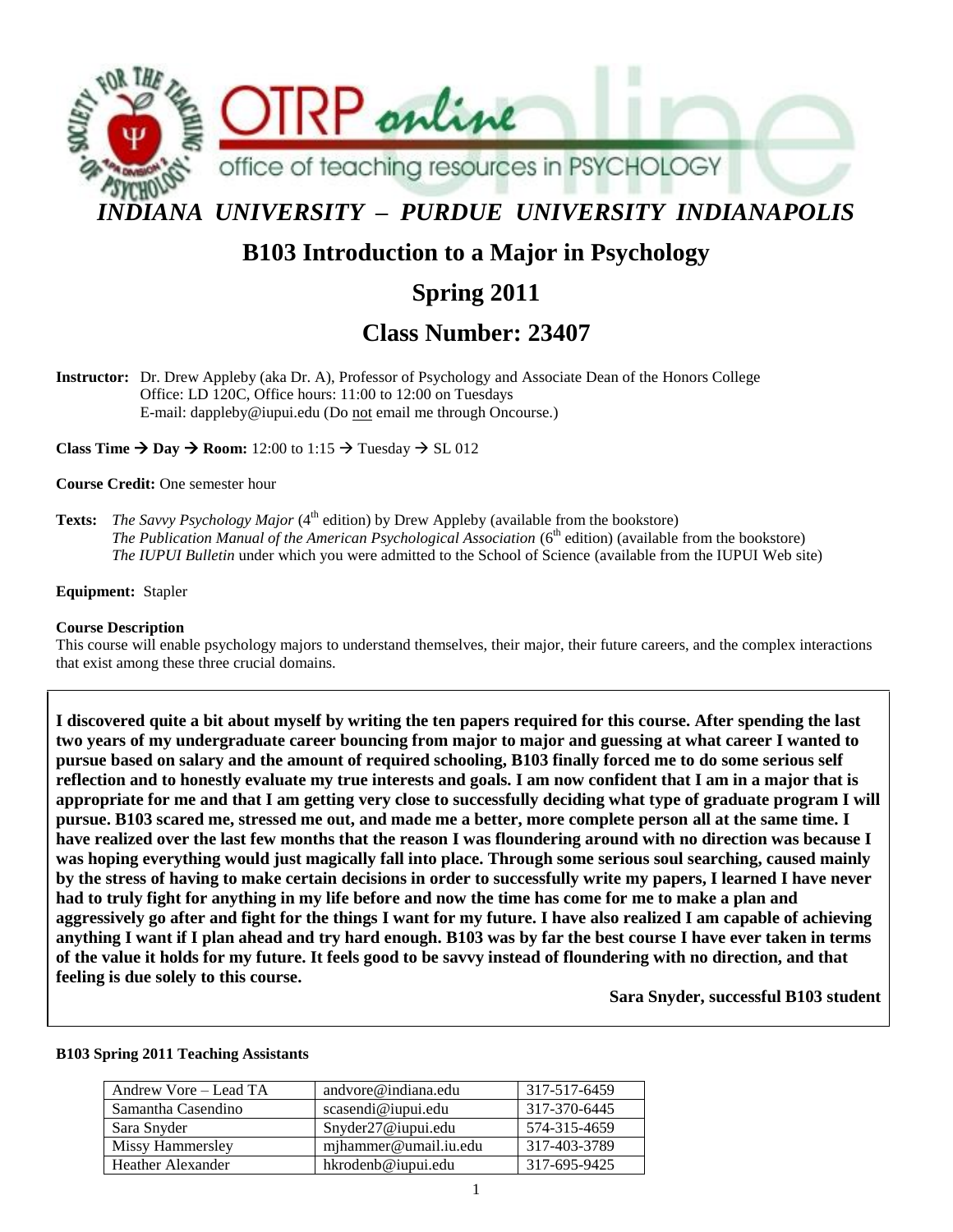| LeAnne Eddington       | leddingt@umail.iu.edu     | 317-372-6501 |
|------------------------|---------------------------|--------------|
| Lauren Bouchard        | lbouchar@iupui.edu        | 317-525-9997 |
| Carlos Ramirez         | getsbetterlater@gmail.com | 317-250-0207 |
| Samantha Przybysz      | sprzybys@iupui.edu        | 574-323-5117 |
| Erica Myers            | emdickey@iupui.edu        | 317-224-9156 |
| <b>Shannon Brunton</b> | smbrunto@iupui.edu        | 812-272-6531 |
| Julia Harris           | harrisju@indiana.edu      | 317-313-4247 |

#### **The Three Most Important Principles of Undergraduate Learning (PULs) for Students to Achieve in B103**

- 1. The faculty at IUPUI have worked hard since 2002 to create a statement of the knowledge and skills we want all our undergraduate students to develop and strengthen while they are at IUPUI, and we have named this statement our Principles of Undergraduate Learning (go to<http://www.iport.iupui.edu/selfstudy/tl/puls/> for a complete description of the PULs). We have had a period of time since 2002 for faculty and students to become comfortable with this statement. Some faculty have implemented the PULs, and we have some good examples of how they have done so. Now we want to become more systematic by insuring that all our students have sufficient opportunities to strengthen all the PULs during their education at IUPUI. Therefore, a sampling plan has been developed to help faculty, students, parents, the public, and our accrediting association actually see that IUPUI is a place where students are learning these things. Our faculty have been asked to engage in the following three steps in their classes to accomplish this sampling plan.
	- a. Identify the three the PULs you believe are most important for your students to accomplish in your course.
	- b. Designate one of these PULs as the one that you emphasize most in your course (Major Emphasis), designate another as the one to which you give second most emphasis (Moderate Emphasis), and designate the third as the one to which you give third most emphasis (Minor Emphasis).
	- c. Use either existing assignments or create new methods to collect data to determine how successfully your students have accomplished these PULs by the end of your class.
- 2. The strategies I use in B103 to accomplish these three assessment tasks appear in the table below. I use the data I collect during these tasks to modify B103 in ways that will enable future enrollees to achieve its three most important PULs more successfully.

| <b>IUPUI's Principle of</b>                                                    | <b>Corresponding Psychology Department</b>                                                                                                                                                      | What assignments will you engage in during B103 to accomplish                                                                                                                                                                                                                                                                                                                                                                                                                                                                                                                                                                                                                                                                                                                                                                                                                                                                                                                                                                                   |  |  |
|--------------------------------------------------------------------------------|-------------------------------------------------------------------------------------------------------------------------------------------------------------------------------------------------|-------------------------------------------------------------------------------------------------------------------------------------------------------------------------------------------------------------------------------------------------------------------------------------------------------------------------------------------------------------------------------------------------------------------------------------------------------------------------------------------------------------------------------------------------------------------------------------------------------------------------------------------------------------------------------------------------------------------------------------------------------------------------------------------------------------------------------------------------------------------------------------------------------------------------------------------------------------------------------------------------------------------------------------------------|--|--|
| Undergraduate                                                                  | <b>Student Learning Objective(s) (SLO)</b>                                                                                                                                                      | this/these SLO(s), and how will I assess how well you have                                                                                                                                                                                                                                                                                                                                                                                                                                                                                                                                                                                                                                                                                                                                                                                                                                                                                                                                                                                      |  |  |
| Learning (PUL)                                                                 |                                                                                                                                                                                                 | accomplished it/them?                                                                                                                                                                                                                                                                                                                                                                                                                                                                                                                                                                                                                                                                                                                                                                                                                                                                                                                                                                                                                           |  |  |
| <b>Major Emphasis</b><br>Integration and<br>Application of<br>Knowledge        | • Develop self-awareness by identifying<br>personal strengths, weaknesses, values, and<br>goals<br>• Develop a realistic plan to pursue a career<br>in psychology or a psychology-related field | • The ten papers you will write in B103 will require you to address<br>these two SLOs directly.<br>I will use the <b>Completion and Correctness Scores</b> you earn on<br>$\bullet$<br>your papers to assess how well you accomplished these SLOs.<br>See page 6 of this syllabus for the explanation of how these<br>$\bullet$<br>scores will be awarded and page 19 for the B103 Paper<br>Evaluation Form on which your scores will be recorded.                                                                                                                                                                                                                                                                                                                                                                                                                                                                                                                                                                                              |  |  |
| <b>Moderate Emphasis</b><br>Language and Visual<br><b>Communication Skills</b> | • Develop effective writing skills                                                                                                                                                              | • You will follow the rules provided in the $6th$ edition of the<br>Publication Manual of the American Psychological Association<br>to write your ten papers.<br>I will use the <b>APA Style Scores</b> you earn on your papers to<br>$\bullet$<br>assess how well you accomplished this SLO.<br>See items 1 to 20 on the B103 Paper Evaluation Form on page 19<br>$\bullet$<br>of this syllabus to identify the specific rules of APA style that<br>will be used to determine these scores.                                                                                                                                                                                                                                                                                                                                                                                                                                                                                                                                                    |  |  |
| <b>Minor Emphasis</b><br><b>Understanding Society</b><br>and Culture           | • Collaborate civilly and effectively as a<br>member of a diverse group to accomplish a<br>complex task                                                                                         | You will collaborate with members of your class on several tasks<br>$\bullet$<br>(i.e., your COR report, your COR collaboration report, outside-<br>of-class meetings with your TA, your ability to use your TA's<br>feedback to increase the quality of your papers, the timeliness of<br>your communications with your TA, and your class attendance).<br>I will combine your scores on these tasks into a <b>Collaboration</b><br>$\bullet$<br>Score to assess how well you accomplished this SLO.<br>See the B103 COR Report Evaluation Form on page 22 that<br>$\bullet$<br>contains the criteria that will be used to determine your COR<br>report score, page 7 that contains a description of your two<br>outside-of-class meetings with your TA, page 6 that contains an<br>explanation of how your feedback points will be determined,<br>page 7 that contains a description of how your communication<br>timeliness score will be determined, and page 4 that contains a<br>description of how you will earn your attendance points. |  |  |

#### **What Did Your Instructor Learn From the Process of Assessing the Above Three PULs Last Semester, and How He Will Use What He Learned to Improve the Accomplishment of These PULs This Semester?**

The University's procedure for determining if the three most important PULs of each class are accomplished is to ask instructors to rate each of their student's ability to accomplish each of these PULs at the end of the semester using the following four levels: Very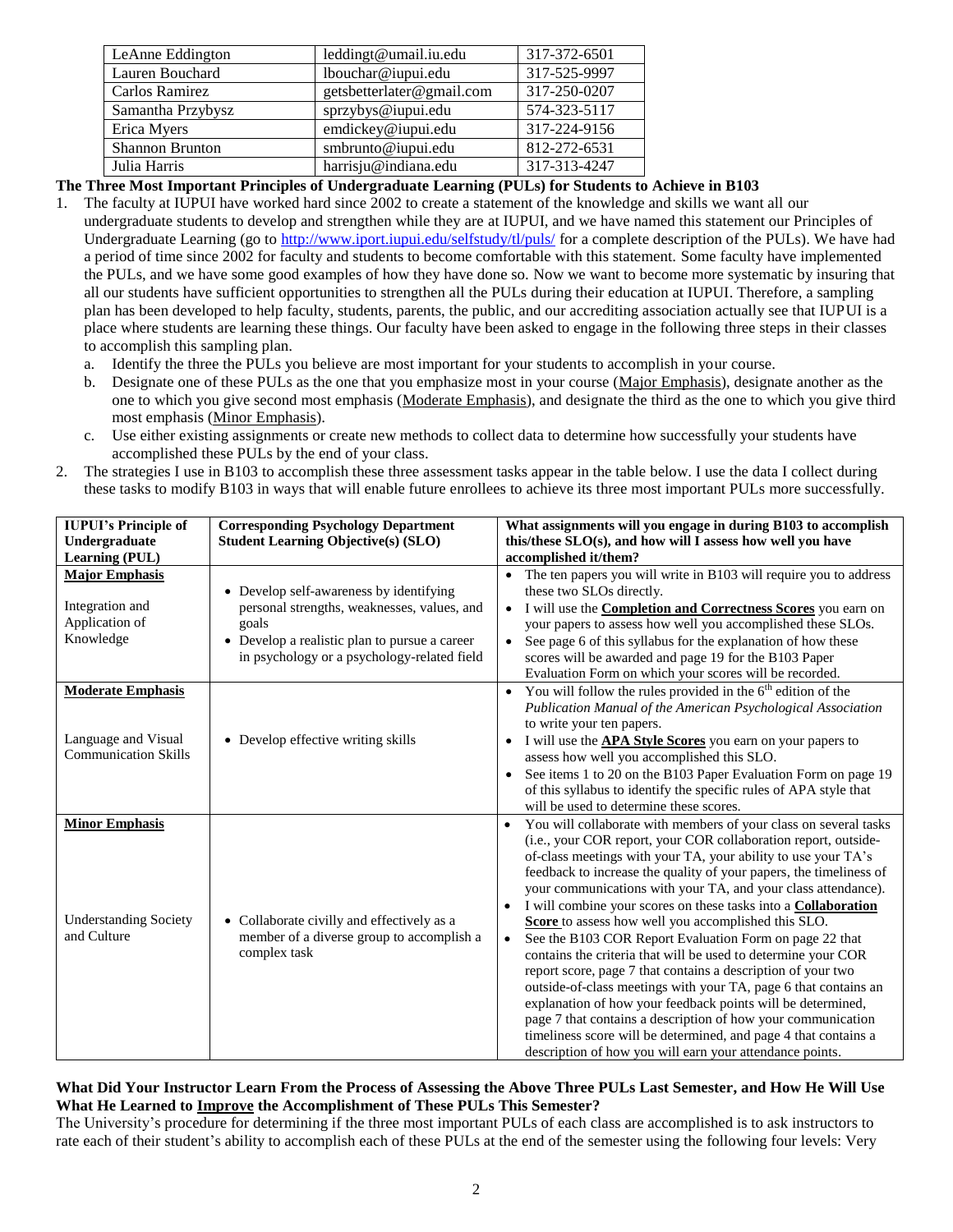Effective, Effective, Somewhat Effective, and Not Effective. I created these ratings by assessing the assignments related to each PUL separately at the end of the semester with the following scale.

 $86.6\%$  or higher = Very Effective 76.6% to  $86.5% =$  Effective

66.6% to  $76.5%$  = Somewhat Effective lower than  $66.6\%$  = Ineffective

The following table contains the data from the 45 students who completed B103 in the last two semesters (i.e., Spring 2010 and Fall 2010) with a grade other than a Withdrawal, an Incomplete, an FN, or an FNN.

| The Psychology Department SLO or SLOs      | Mean % of Total Possible Points          | % of Students Receiving Each               |
|--------------------------------------------|------------------------------------------|--------------------------------------------|
| That Correspond to the University's        | <b>Earned on PUL-Related Assignments</b> | of the Effectiveness Ratings               |
| <b>PUL Assessed in This Class</b>          | for the Past Two Semesters               | Spring 2010 / Fall 2010 / Spring 2011      |
|                                            |                                          | 95% / 88% / ?% = Very Effective            |
| Collaborating civilly and effectively as a | $94.23\% =$ Spring 2010                  | 0% / 8% / ?% = Effective                   |
| member of a diverse group to accomplish a  | $91.67\% = \text{Fall } 2010$            | $0\%$ / $0\%$ / $?$ % = Somewhat Effective |
| complex task                               | $??\.?\% = Spring 2011$                  | 5% / 4% / ?% = Ineffective                 |
|                                            |                                          | $21/24/$ ?% = Total Students               |
|                                            |                                          | 43% / 46%/ $?%$ = Very Effective           |
| Developing self-awareness and career-      | $80.21\% =$ Spring 2010                  | $38\%$ / 50% / ?% = Effective              |
| planning skills                            | $85.52\% = \text{Fall } 2010$            | 5% / 4% / ?% = Somewhat Effective          |
|                                            | $??\.?\% = Spring 2011$                  | $14\%$ / 0% / ?% = Ineffective             |
|                                            |                                          | $21/24/$ ?% = Total Students               |
|                                            |                                          | 43% / 33% / ?% = Very Effective            |
| Developing effective writing skills        | $66.98\% =$ Spring 2010                  | $24\%$ / 42\% / ?\% = Effective            |
|                                            | $75.42\% = \text{Fall } 2010$            | 5% / 17% / ?% = Somewhat Effective         |
|                                            | $??\, ??\% = Spring 2011$                | $29\%$ / 8% / ?% = Ineffective             |
|                                            |                                          | $21/24/$ ?% = Total Students               |

The data in the above table indicate three things to me.

- 1. All but one (i.e., 96%) of my Fall 2010 students collaborated civilly and effectively as members of diverse groups to accomplish complex tasks in a Very Effective or Effective manner, and the average percentage that all my students earned on the assignments used to measure this PUL was 91.67%. These percentages were slightly lower than for Spring 2010, but the fact that both are higher than 90% leads me to believe that no changes are necessary in B103 this semester in regard to the components of the course designed to promote civil and effective collaboration (i.e., the COR reports, the COR collaboration report, the outside-ofclass TA meetings, the feedback TAs provide to students to increase the quality of their papers, the timeliness with which students communicate with their TAs, and class attendance).
- 2. All but one (i.e., 96%) of my Fall 2010 students engaged in the development of self-awareness and career-planning skills in either a Very Effective or an Effective manner. The average percentage that all my students earned on the assignments used to measure this PUL was 85.52%. This percentage was comfortably high—and higher than for Spring 2010—which leads me to believe that no changes are necessary in B103 this semester in regard to the components of the course designed to promote self-awareness and career-planning skills (i.e., the completion and correctness scores of the ten papers each student writes).
- 3. While a strong majority (18 of 24 or 75%) of my students received ratings of either Very Effective or Effective in regard to their ability to write in American Psychological Association (APA) style, 4 of them (17%) were rated as Somewhat Effective, and 2 (8%) were rated as Ineffective in this ability. The average percentage that all my students earned on the assignments used to measure this PUL in Fall 2010 was 75.42%, which was 8.44% higher than the mean percentage for Spring 2010 (66.98%). I attribute this increase to the following five changes I made to my Fall 2010 B103 class.
	- a. Two class periods were dedicated to teaching APA style in Spring 2010. This increased to three class periods in Fall 2010.
	- b. The *Purdue University OWL APA Style Resource Web Site* was added in Fall 2010 as a topic for one of the Campus Opportunity or Resource Reports that groups of students present at the beginning of each class.
	- c. The *IUPUI Writing Center* was added in Fall 2010 as a topic for one of the Campus Opportunity or Resource Reports.
	- d. In addition to grading the papers of a small group of students, all Teaching Assistants (TAs) carry out a specific duty in B103. In Fall 2010, I created a new duty by assigning one TA—known as the APA-style TA—the duty of creating and distributing materials on Oncourse that were specifically designed to help my students master APA style.
	- e. A period of approximately 10 minutes at the end of each class was designated in Spring 2010 as "family time" when TAs met with the students whose papers they grade to provide them with feedback on the quality of content and style of their papers. I made a concerted effort to increase the time that is available for these meetings to 15 minutes in Fall 2010, which provided approximately one more hour of APA-style instruction during Fall 2010 than in Spring 2010.

I will continue to implement these five changes in my class this semester, and I will initiate one more change in order to further increase the APA-style writing ability of my students. This change will take the form of the presentation of several brief APA-style Citation Teaching Modules (CTMs) on how to cite particular types of sources (e.g., online sources and personal communications) in the body and the reference sections of the 10 papers my students write. These modules are designed to be time-sensitive in nature because each will target a specific type of source my students must cite in the papers they will submit during the next class period. I will collect the same data on my students' ability to write in APA style again this semester as I have during the past two semesters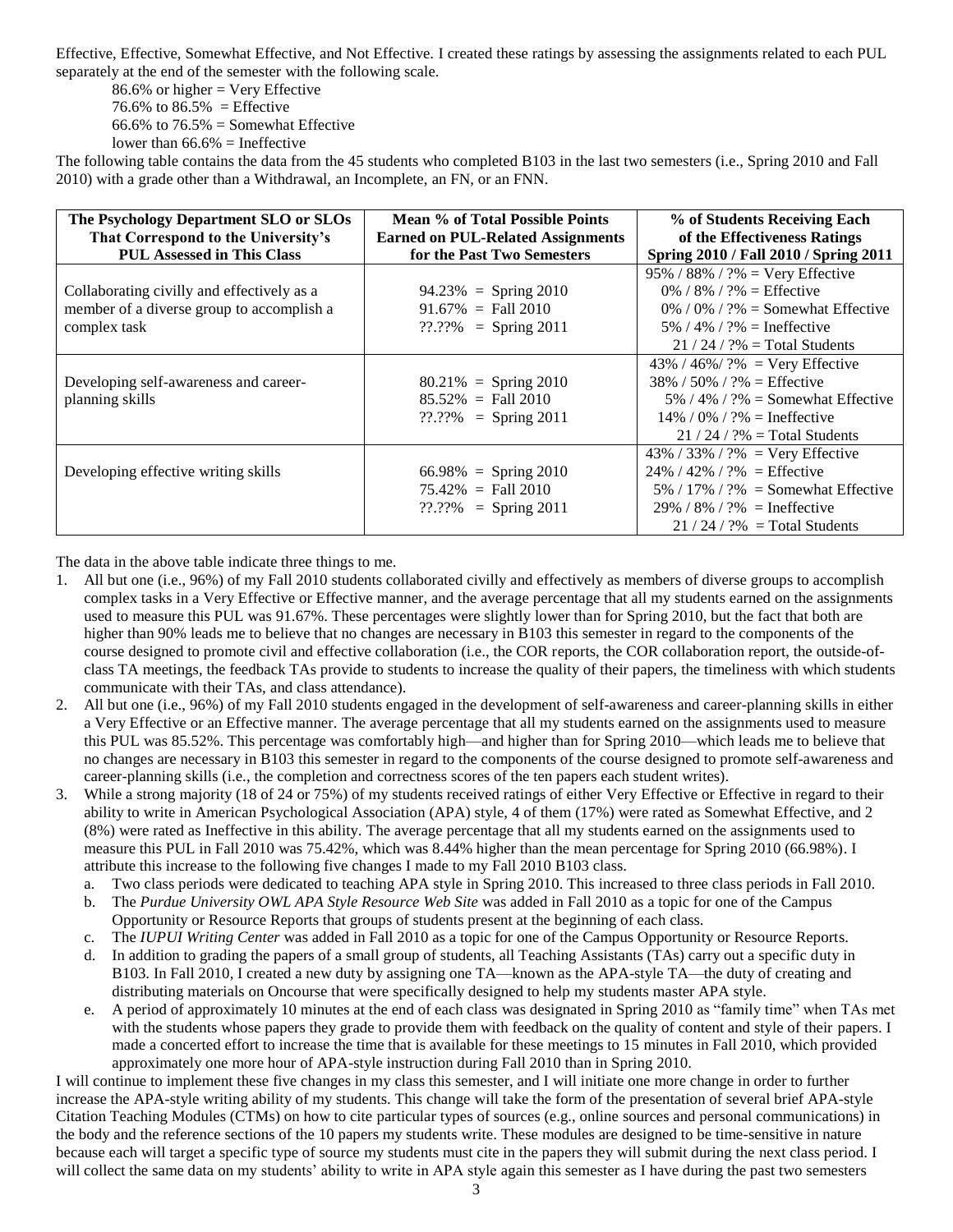and, at the end of this semester, I will collect and compile these data and add them to the data in the above table to determine if the CTMs increased my students' ability to write more competently in APA style. This continual process of (1) assessment, (2) changes based on the assessment data collected, and (3) the collection of more data to determine if my changes were successful defines the sequential method I use to ensure that my courses enable my students to develop the knowledge, skills, and characteristics that are the stated learning outcomes of both my courses and IUPUI's Principles of Undergraduate Learning.

#### **B103 Is Actually a Research Class**

Research is the scientist's systematic and organized method of asking questions and finding answers to these questions.

- Research is systematic and organized because its successful completion requires a researcher to follow a set of specific procedures and steps in a specific order.
- Research is focused on asking questions that are relevant, useful, and important. Research has no purpose without a question.
- Research is focused on finding answers. Whether it is the answer to a formal experimental question (e.g., Can I accept my hypothesis?) or a less formal, but equally important personal question (e.g., What career should I prepare to enter?), research is successful only when answers are found. Sometimes the answer is no, but no is still a valuable and informative answer. Research can be either pure basic or applied.
- Pure basic research is experimentation designed to acquire new knowledge without looking for long-term benefits other than the advancement of knowledge.
- Applied research is original work undertaken to acquire new knowledge with a specific application in mind, such as discovering a career that fits your unique set of interests, skills, and values and then developing a plan to enter and thrive in this career.

When research is defined in this manner, it should become obvious that what you will be doing in this class is applied research because it is systematic, organized, focused on the question of what career path is the most appropriate for you, and carefully planned so you can determine the answer to this very crucial question. Research is not always performed in a well-controlled laboratory. Sometimes research is performed in the classroom, on the Internet, in the library, during an informational interview, or on an internship or practicum. Please use the time you spend in B103 to perform research that is of great importance to you (i.e., the research that will help you to identify a career that will best fit your skills and values, create yourself in the image of a successful person in that career, and then develop a realistic strategy that will enable you to enter this career). One of the most important student learning outcomes of the IUPUI Psychology Department is to enable psychology majors to **"Develop realistic ideas about how to pursue careers in psychology and related fields."** B103 was created to help you accomplish this outcome. (The information in this section about the basic aspects of research and the difference between pure and applied research comes from a Web site titled *Taming the Research Beast* by Lynn Henrichsen, Michael Smith, and David Baker who are faculty members of the Brigham Young University Department of Linguistics. You can access this site at [http://linguistics.byu.edu/faculty/henrichsenl/ResearchMethods/index.html.](http://linguistics.byu.edu/faculty/henrichsenl/ResearchMethods/index.html)

#### **In-Class Activities**

Class periods will consist of a variety of activities for which you will prepare by completing assignments outside of class. These activities include quizzes, oral reports given by your fellow classmates, presentations by the instructor, guest speakers, discussions, meetings with TAs, and field trips.

#### **Eight "Bottom Line" Behaviors for Success in B103**

You will perform well in this class if you behave in the following ways. It is important for you to understand that these behaviors are not only important to succeed in this class, but they are also the behaviors that employers and graduate school faculty value in their employees and students and use during their applicant evaluation processes.

- 1. Work hard.
- 2. Follow directions.
- 3. Submit assignments when they are due.
- 4. Communicate in a timely manner with your TA.
- 5. Act in an academically honest and ethical manner.
- 6. Come to class, come to class on time, and stay for the entire class period.
- 7. Collaborate effectively and civilly with your instructor, your TA, and your fellow students.
- 8. Use the feedback provided by your instructor and your TA to improve the quality of your work.

#### **Attendance**

Woody Allen said, "80% of life is showing up." He was right. If you are employed, your supervisor expects you to come to work on time and to stay until your workday ends. Similarly, I cannot teach you—and you cannot learn from me—if you do not come to class, come to class late, or leave before the class is over. One of your TA's responsibilities in this class is to keep track of your attendance, and s/he will award you ½ point for each class during which you arrive on time and an additional ½ point for each class during which you remain until the class ends. Although these points may not appear to be of much value, please understand that they constitute 15 points of your final grade. These points will begin on the second day of class, after you have become aware of this policy.

#### **Creating and Maintaining a Civil Classroom Atmosphere**

It is the responsibility of college faculty to create and maintain a civil classroom atmosphere in which their students treat each other with mutual respect. One crucial outcome of this type of atmosphere is the establishment of a classroom in which attention and energy is focused on teaching and learning, rather than on frustration, conflict, and distrust. Students do not enjoy being taught by teachers who disrespect them, and teachers do not enjoy teaching students whose behavior is disrespectful to them or their fellow students. I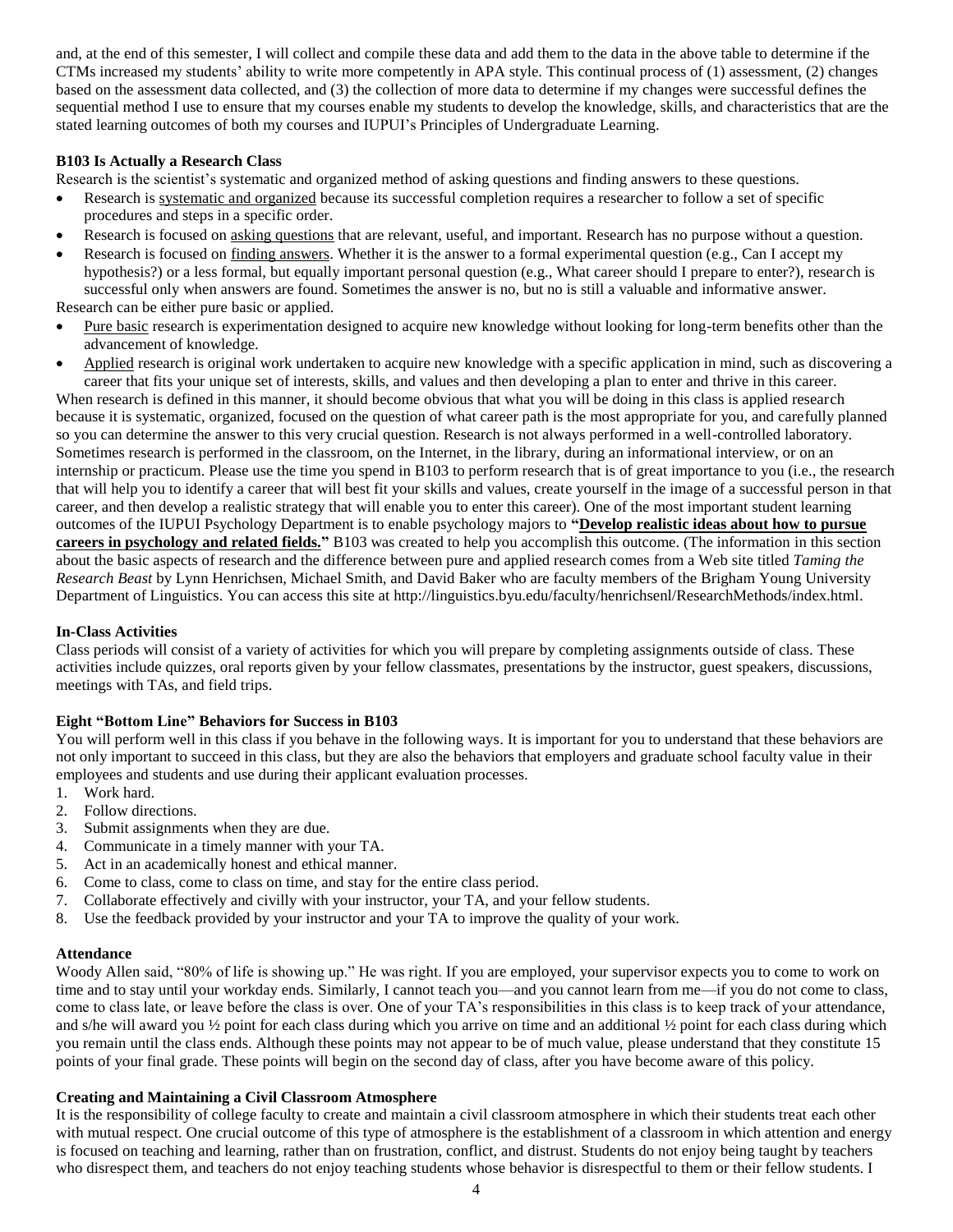have always treated my students with dignity, respect, and fairness. I do not play favorites, I do not belittle my students, I show up for class on time, and I am prepared to teach when I arrive in the classroom. I hold all my students in high esteem, regardless of how well they perform in my classes, and I communicate this to them through both my words and my actions. I do everything in my power to conduct myself in the manner of a professional educator because I realize that I serve as a role model for many of my students who seek education or psychology as their profession. Two of my most important duties as a college professor are (1) to give my students a clear idea of the types of behaviors that can interfere with the teaching and learning process in my classroom and (2) to make a sincere effort to eliminate these behaviors. Research that my colleagues, my students, and I have conducted over the past 25 years has identified the following set of student behaviors that irritate both instructors and students and, therefore, have a detrimental effect upon my ability to teach and your ability to learn. I want you to know what these behaviors are so you will avoid engaging in them. I also want you to know that if you do decide to engage in these behaviors, I will ask you to stop doing them.

- Allowing your cell phone to ring in class or, worse yet, answering it and engaging in a telephone conversation during class.
- Talking with other students when the instructor or one of your fellow students is attempting to talk about class material.
- Doing things in class other than what is expected (e.g., texting, checking your email, or doing homework for another class).
- Arriving to class late, leaving class early, or packing up your books before the class is over.
- Failing to comprehend and/or follow instructions due to a lack of attention.
- Making distracting noises or movements.
- Sitting in the back of the classroom when there are seats available in the front.
- Behaving as if you are bored by or uninterested in the class material (e.g., slouching in your seat, yawning, or falling asleep).
- Coming to class unprepared on a regular basis (i.e., without completing the assignment that is due).
- Refusing to participate in classroom activities.
- Asking questions that are off the topic being discussed or that have already been answered.
- Treating your fellow students or instructor with disrespect (e.g., with insults, sarcasm, or unpleasant facial expressions).
- Exhibiting academically dishonest behaviors (e.g., cheating, plagiarizing, or helping someone else act dishonestly).

#### **The Quizzes**

There will be eleven 10-question multiple-choice quizzes that cover information from the assigned readings. You must be present when the quizzes are given; there are no make-up quizzes. However, if you miss a quiz, you may use the comprehensive final quiz to replace your missing quiz score. The eleventh quiz will be a comprehensive final exam composed of one question from each of the previous quizzes. Your score on the final exam will replace your lowest previous quiz score. If your score on the final exam is lower than any of your previous scores, it will not be counted.

#### **Communication Timeliness Score**

Effective collaboration is an important student learning outcome of B103 and is also one of the most valued skills in graduate school and the workforce. Effective collaboration cannot take place without timely communication. The most important person with whom you will collaborate in B103 is your TA, who will assign you a score of 0 to 10 points on the basis of the timeliness of your communications. Please have a conversation with your TA about her/his preferred mode of electronic communication (e.g., email, text, or telephone), and then be sure to reply to every message your TA sends you within a 48 hour period. Your TA will subtract 1 point from your 10 points possible for each of her/his messages you do not return within this period.

#### **Out-of-Class Psychology-Related Activities**

You are required to participate in at least two different psychology-related activities (PAs), one of which must be an activity sponsored by the Psychology Department, the Psychology Advising Office, Psychology Club, or Psi Chi. Each of these PAs is worth five points. Examples of these activities include—but are not restricted to—those on the following list. Consult the instructor if you would like to engage in a PA that will help you to become involved in the department, but which is not included in this list. Any PAs over two will be worth one extra credit point each. Evening students can attend those PAs marked with an  $*$ .

- a Psychology Department social gathering (e.g., the annual Open House)
- a Psychology Open Discussion or colloquium
- a Psychology Department Advising Open House\*
- a meeting with a B305 or B311 mentor in the Psychology Resource Center
- a meeting with Mikki Jeschke (our academic and career advisor or one of her career peer advisors), to help you plan your career\*
- a meeting with a senior psychology major to discuss the requirements of the capstone course in which she/he is enrolled\*
- a Psychology Club or Psi Chi meeting or activity (e.g., volunteering at Wheeler Mission)\*
- a psychology class in which you are not enrolled, but which you might be interested in taking in the future\*
- a meeting with a psychology faculty or staff member to gain information for your papers\*
- an advising session with a peer advisor in the Psychology Advising Office\*
- a meeting with an alumna/alumnus of the IUPUI Psychology Department to discuss her/his career\*
- a meeting with a faculty member or graduate student to discuss research collaboration\*
- a meeting with a graduate student to discuss the graduate school application process or the nature of graduate school\*
- an appointment with one of the career counselors in the Office of Academic and Career Planning\*
- a session with a career-related software program (e.g., DISCOVER) in the Office of Academic and Career Planning\*
- volunteering through Experimetrix to participate in a research project\*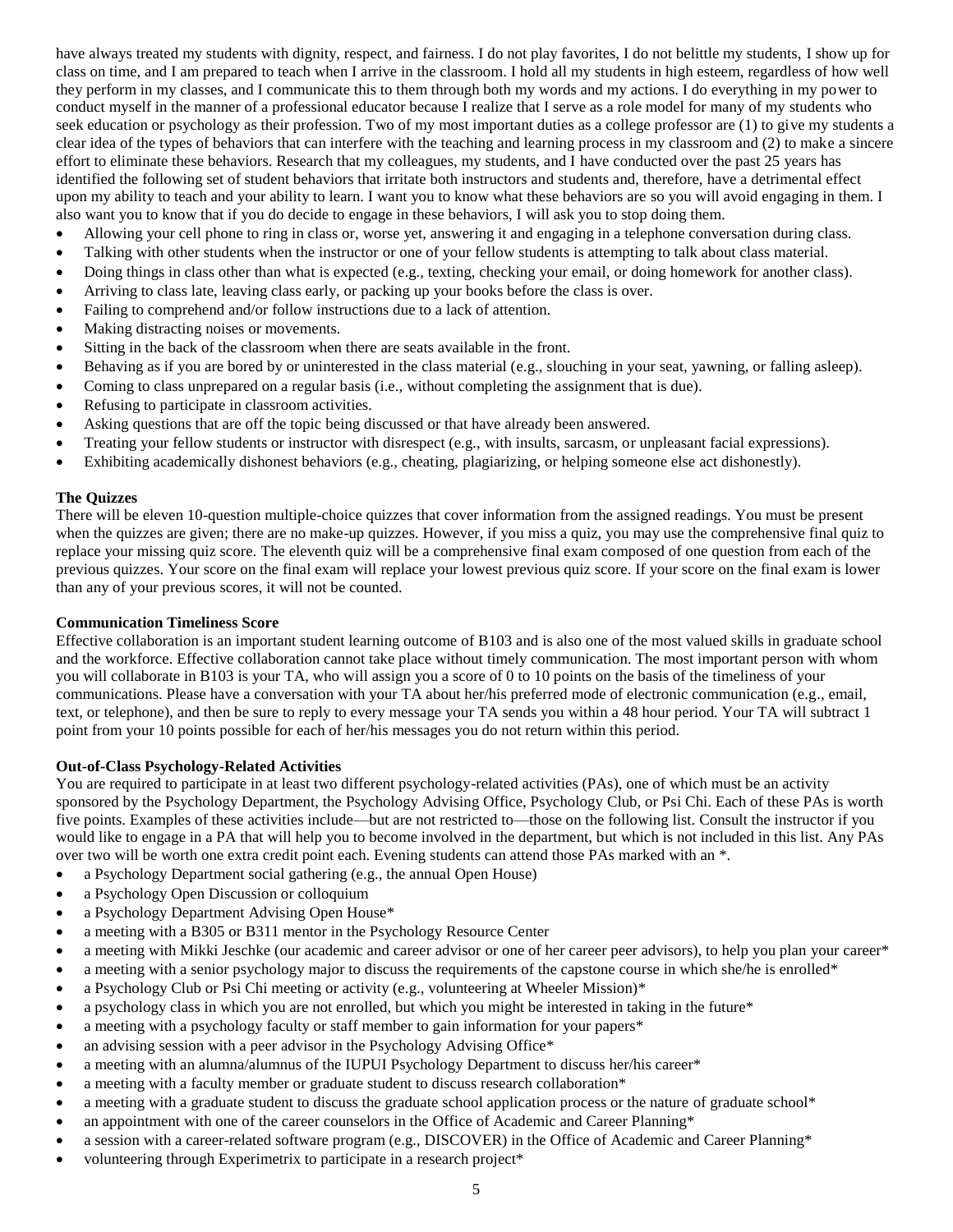- a meeting with a representative of a graduate program to discuss requirements and applications procedures\*
- an interview with an employer to discuss the requirements for a psychology-related job\*
- an interview with a person employed in a field you would like to investigate as a career option\*
- a job fair or career day in which psychology-related occupational opportunities are presented

A section of the Psychology Activities Documentation Form (included in this syllabus) must be completed for each activity attended, the signature of the person in charge of the activity must be written on the form, and the completed form must be submitted to your TA on the date specified in the Daily Class Schedule.

#### **What will be the format of your papers?**

- Your papers will eventually become the parts of a poster you will create and present during a poster session held on the final day of class, so it is essential that they are only one page long and that they appear professional in both their style and their content.
- Use the exact title from the syllabus, center it at the top of the page, and print it in bold face 20-point Times New Roman font.
- Print the remainder of the page in 10-point Times New Roman font, use ½ inch margins on all four sides, and print the headings in bold face for each question exactly as they are given in the syllabus.
- Use a pen to write your full name in the upper right-hand corner of each of your papers you submit to be graded. (Do not include your name on the papers that appear on your poster.)
- Each of your papers should have at least two new references, which will be cited in APA style in the body of your paper and will also be included in an APA style reference page as the last page on your poster. Please read the page in this syllabus titled *A Brief Guide to Citing References in APA Style*, and use it to create the citations in your papers and reference section. Use *Scot's Quick Guide to Navigating the 6th Edition of the APA Publication Manual* to help you locate information in your publication manual.
- Submit a reference page stapled to each of your papers that contains the reference(s) you cited in that paper plus all the references you have cited in all of your previous papers. Place all the references in your reference page in alphabetical order.
- Your references may come from the textbook or the handouts (as either primary or secondary resources) or you may locate them in the library or on the web, but please note that only web sites whose addresses end in .edu, .org, or .gov are acceptable.
- Personal communications and primary sources cited in secondary sources, such as your textbook, are not included in an APA reference section. However, in order for these types of references to count as part of the 20 required references in your 10 papers, you must create two separate sections (with the following centered headings: Personal Communications and Primary Sources) on a separate page that follows your official reference section, and include these references under these section headings. You should also include duplicates of both your official and unofficial reference pages that your TA will grade during class and return to you so you can use this feedback to avoid making similar errors in your next paper's reference pages. **This means you will submit five pages each week, stapled together in the following order: (1) your paper, (2) one copy of your official APA reference page, (3) one copy of your unofficial reference page containing your personal communications and primary sources you read about in secondary sources, (4) a second copy of your official reference page, and (5) a second copy of your unofficial reference page**. Please use the following examples to create your unofficial reference page.

#### **Personal Communications**

 Conversation about careers with Ed Jones, counselor in the Office of Academic and Career Planning (March 5, 2011) E-mail message from Dr. Guare about the requirements to enroll in his Capstone Practicum (April 2, 2011)

#### **Primary Sources**

 Study by Smith and Jones (2007) as described by Appleby on page 66 of *The Savvy Psychology Major* Kobasa's (1997) theory of personal hardiness as described by Matlin on page 356 of *Introduction to Psychology*

Proofread your paper carefully and use your word processor's spelling and grammar checker before you submit your papers.

#### **How many points are the papers, the quizzes, and the poster session worth?**

- 1. Each of your 10 papers will be worth 20 points for a total of 200 points
	- a. APA Style Score (2 points) will be based on the format of your paper (Does it conform to the format instructions given above, and are the citations in your paper and the references in your reference section written in correct APA style?)
	- b. Content Completeness Score (4 points) will be determined by your ability to answer all of the questions required in your paper in a complete manner. One point will be awarded for each question that is answered completely.
	- c. Content Correctness Score (4 points) will be determined by your ability to use appropriate information to answer the four questions in your paper in a correct manner. One point will be awarded for each question that is answered correctly.
	- d. Ethical Compliance Score (4 points) will be determined by the presence of at least one source cited in the answer to each question in your paper to support what you have written in that answer.
	- e. Duplicate Reference Sections Score (1 point) will be determined by the presence of duplicate copies of both your official and unofficial reference section that your TA will grade and return to you in class.
	- f. Sufficient Total Reference Score (1 point) will be determined by the presence of at least two new references for each of the papers you have submitted previously (e.g., that number should be at least 10 references for paper #5)
	- g. Highlighted New Citations Score (1 point) will be determined by the presence of at least two new citations (listed in both your paper and in your reference sections) that have been highlighted in yellow.
	- h. Verbatim Headings Score (1) will be determined by the presence of questions copied word-for-word from the syllabus.
	- i. Feedback Score (2) will be determined by your ability to use your instructor's and your TA's feedback on your last graded paper to improve the quality of your current paper. For example, your TA pointed out that you used incorrect font size and did not cite your references correctly on paper #3. If you corrected 90% of these errors in paper #5, your TA will award you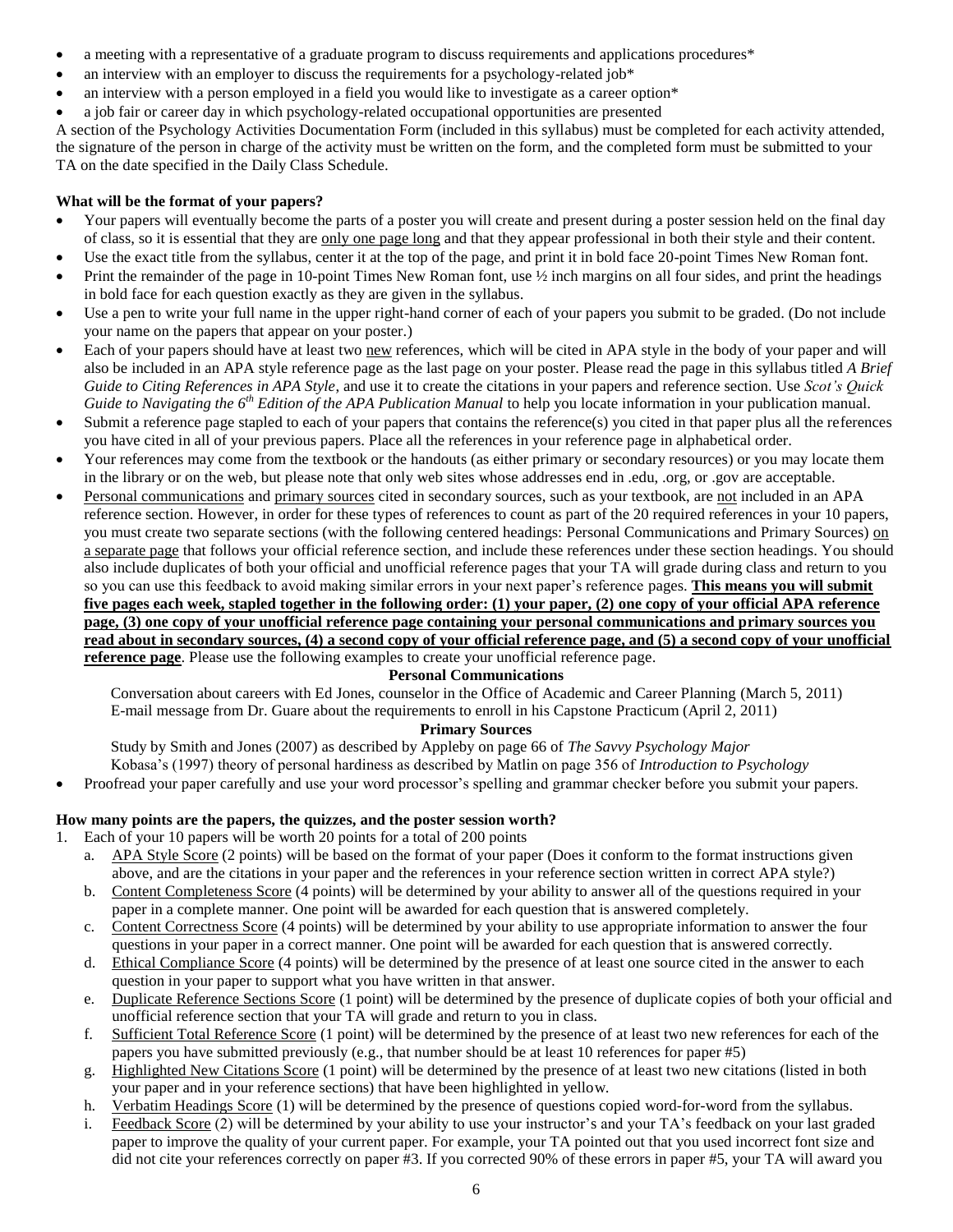two "use of feedback" points. If you corrected between 50-89% of these errors in paper #5, your TA will award you one feedback point. If you corrected fewer than 50% of these errors, your TA will not award you any feedback points.

- 2. Each of your 10 quizzes will be worth 10 points for a total of 100 points.
- 3. Your poster and your participation in the poster session will be worth 100 points based on the following criteria. Please see the last page of this syllabus for the B103 Poster Evaluation Form the instructor and several TAs will use to evaluate these criteria.
	- a. 25 points  $\rightarrow$  completeness of your poster (i.e., all 10 sections completed and included)
	- b. 25 points  $\rightarrow$  professional appearance of your poster
	- c. 20 points  $\rightarrow$  1 point for each reference contained in your official and unofficial communication reference sections
	- d. 10 points  $\rightarrow$  appropriateness and professionalism of your appearance
	- e. 10 points  $\rightarrow$  presence of an "honored guest" you have invited because she or he has supported you during your education and who is genuinely interested in your progress toward your career. Your guest will interact with the other attendees and remain for the full length of the poster session.
	- f. 10 points  $\rightarrow$  quality of your contribution to the catering of the poster session

#### **How Your Final Grade Will Be Determined**

The total number of the points possible in the class will be 500, determined as follows:

- $200 = 10$  papers worth 20 points each
- $100 = 10$  quizzes worth 10 points each
- $100 = 1$  poster session worth 100 points
- $15 = \frac{1}{2}$  point for attending the  $2<sup>nd</sup> 16<sup>th</sup>$  classes on time and  $\frac{1}{2}$  point for staying until each class ends
- 10 = Communication timeliness score (1 point subtracted for each communication with your TA you do not return in 48 hours)
- $10 = 1 \text{ COR report worth } 10 \text{ points}$
- $10 = 1 \text{ COR}$  collaboration report worth 10 points
- 10 = 2 meetings with your TA (one before and one after midterm) worth 5 points each
- $10 = 2$  psychology-related activities worth 5 points each
- $10 = 1$  stapled set of all the pages that will appear on your poster beginning with a cover page containing your name and title\*
- 10 = 1 completed End-of-Semester-Information Form worth 10 points\*
- 5 = 1 completed Psychology Activities Documentation Form worth 5 points\*
- 5 = 2 Dear TA letters (one for your TA and one for your instructor) worth 5 points\*
- $5 = 1$  Dear Dr. A letter worth 5 points\*
- $500 =$  total points

\* These six documents must be submitted to your TA during the class that meets one week before the poster session so they can be organized and their scores added to the Oncourse grade book in a timely manner. Any of these documents submitted later than this class will be worth half of their original points if they are submitted to your TA before the poster session. No points will be awarded for <u>any</u> of these documents submitted after the poster session.

#### **Final grades will be determined with the following scale**

|  | $A_{+}$ = 93.3% of the possible points (467 $\rightarrow$ 500) |   | $C_{+}$ = 73.3% of the possible points (367 $\rightarrow$ 383) |
|--|----------------------------------------------------------------|---|----------------------------------------------------------------|
|  | A = 90% of the possible points $(450 \rightarrow 466)$         |   | C = 70% of the possible points (350 $\rightarrow$ 366)         |
|  | $A- = 86.6\%$ of the possible points (433 $\rightarrow$ 449)   |   | $C_{-}$ = 66.6% of the possible points (333 $\rightarrow$ 349) |
|  | $B_{+}$ = 83.3% of the possible points (417 $\rightarrow$ 432) |   | D+ = 63.3% of the possible points $(317 \rightarrow 332)$      |
|  | B = 80% of the possible points $(400 \div 416)$                |   | D = 60% of the possible points (300 $\rightarrow$ 316)         |
|  | B- = 76.6% of the possible points $(384 \rightarrow 399)$      |   | D- = 56.6% of the possible points (283 $\rightarrow$ 299)      |
|  |                                                                | F | $=$ fewer than 283 points                                      |

#### **Outside-Class TA Meetings**

You are required to meet twice with your TA in the Psychology Resource Center (LD 129), once before midterm and once after midterm. Each of these meetings is worth 5 points.

#### **What happens if you miss a quiz, fail to submit a paper when it is due, or are not present for the poster session?**

- Your score on the 10-point comprehensive final exam will replace your lowest quiz score.
- You may submit one late paper with no penalty if you submit it no later than the next class period. You will lose 50% of your score for your second to ninth late papers if you submit them no later than the next scheduled class period. You will lose 100% of your score for any late paper that is submitted later than the next scheduled class period.
- Unfortunately, you will lose all 100 points if you miss the poster session because it is a one-time event and cannot be repeated.

#### **A Caution About Personal Disclosure in Your Papers**

Several people will read your papers during the course of the semester. Please do not include information about yourself in your papers that you feel uncomfortable sharing with others.

#### **A Note About the Terms Graduate School or Professional School as Used in This Class**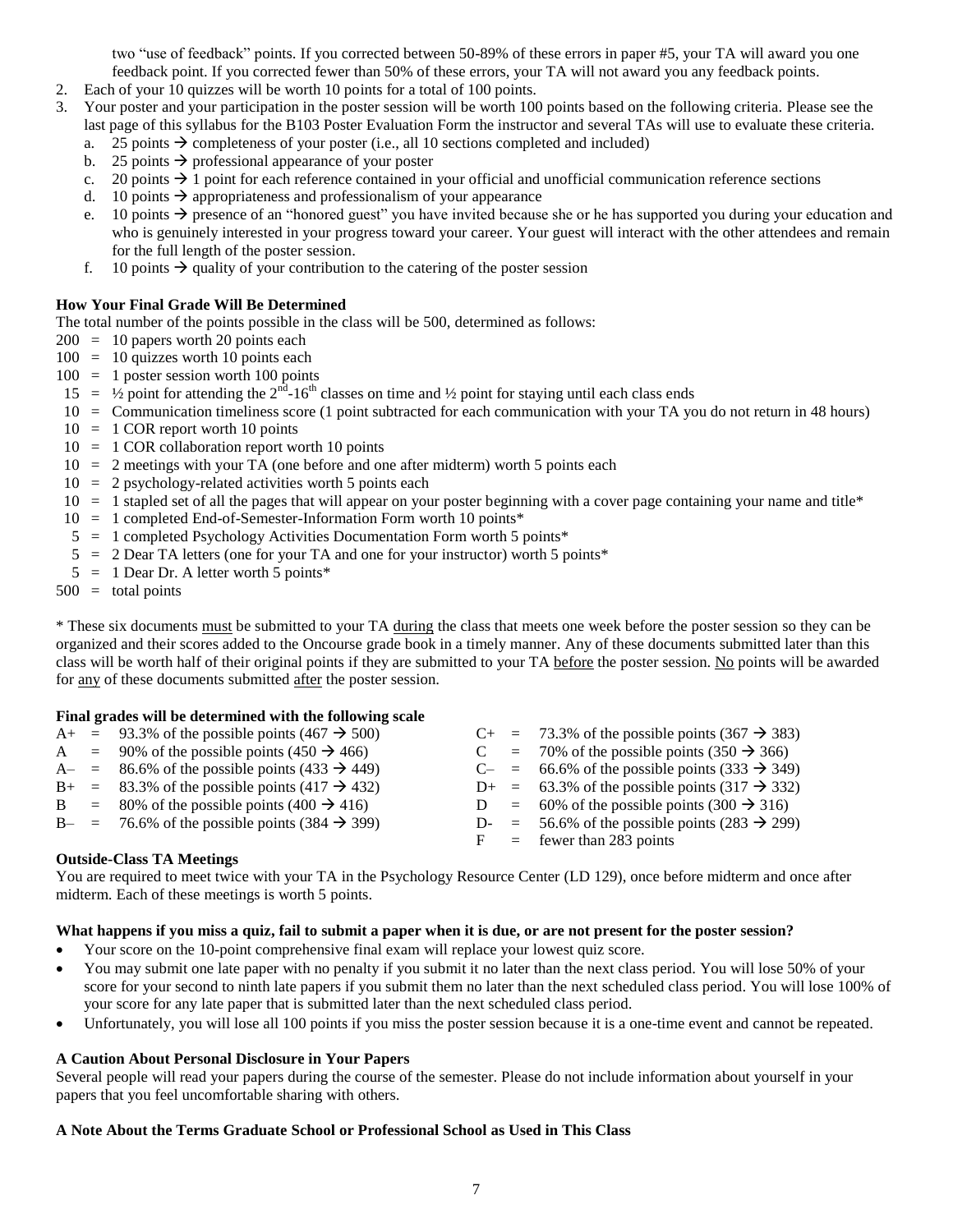Many psychology majors continue their education in professional schools to become physicians, lawyers, social workers, physical therapists, and occupational therapists. If your career plan requires graduate education in one of these areas, please write about its application procedures, entrance tests, and requirements, rather than pretending you will be going to graduate school in psychology.

#### **What to Do if You Decide That Psychology Is Not the Appropriate Major for You as You Write Your Papers**

Although the stated purpose of this class is to enable you to become a more savvy psychology major, there is a possibility that you may decide that psychology is not the most appropriate major for you as you write your papers. This is a perfectly acceptable and healthy outcome of this class. If this occurs, please communicate this situation to the instructor so he can help you use the remainder of the class to become more savvy in your newly chosen major.

#### **How the TAs in This Class CREATE Successful B103 Students**

B103 TAs are selected very carefully. Their TA must nominate them, they must formally apply to be a TA, and they must include a very strong written recommendation from their TA in their application. The primary duty of TAs is to help you excel in this class. B103 has had a higher-than-desired DFW rate in the past, and the inclusion of a team of TAs has helped to lower this rate from ~40% to ~13% in the past 10 years. Each TA is responsible for helping the members of a small "family" of students to succeed. They have been instructed to provide help when asked and to seek out students who are performing at less-than-optimal levels to determine the cause of their problems and to help solve them. Please rely on them for help. They were chosen not only for their high academic performance in B103, but also because they have expressed a genuine willingness to help their fellow psychology majors perform well in this class. The six roles that TAs will perform in this class to CREATE success in current B103 students are as follows:

- In their role as **counselor**, TAs develop an understanding of their student family members (FMs) so they can help them become aware of what they need to know in order to develop and maintain a resource network for themselves. Sometimes FMs need to learn new things about themselves (e.g., that they can no longer procrastinate and expect to perform as well as they have in the past). TAs do their best to develop trusting relationships with their FMs, which permit honest and insightful examinations of any dysfunctional patterns in their behaviors and facilitate the development of more functional behaviors.
- In their role as **referral agent**, TAs identify their FMs' problems and their subsequent need for assistance from other sources of help. They develop a plan and then assist their FMs in making effective connections with these sources (e.g., Adaptive Educational Services, the Psychology Advising Office, the Office of Academic and Career Planning, the Writing Center, or STEPS classes in Microsoft *Word*). When necessary, TAs may also facilitate communication among these other helpers to reduce conflict and increase the effectiveness of the resource network. Sometimes these connections can be purely spontaneous, such as when a TA suggests to an FM that an internship is available in the area that the FM has chosen as a career goal.
- In their role as **evaluator**, TAs assess the quality of the APA style and format of their FMs' papers and provide them with therapeutic feedback that will enable them to improve the quality of their future papers. Therapeutic feedback identifies a problem, provides a diagnosis, and offers a specific suggestion for improvement (e.g., I was confused by this paragraph because its second half did not seem to flow logically from its first half. You could reduce my confusion by including a transitional sentence between the two halves, dividing it into two separate paragraphs, or by rethinking your logic and rewriting the entire paragraph to increase its internal coherence).
- In their role as **advocate**, TAs work to make needed assistance available to their FMs. Life can produce demands that are overwhelming to some FMs. In these instances, the TA acts as an advocate to lessen the academic cost of not meeting the demands of the class by consulting with the instructor to explain the causes of an FM's poor performance to determine if an exception in class policy can be made (e.g., the extension of a deadline).
- In their role as **teacher**, TAs collaborate with the instructor to provide the training that their FMs need to become proficient APAstyle writers. This instruction can take many forms (e.g., pointing out parts of the *APA Style Manual* that cover how to write specific types of references, providing FMs with samples of well-written APA-style assignments, and helping FMs to use formatting options in *Word* that make APA style less difficult). Perhaps the most important thing TAs teach their FMs is the crucial relevance of this class for their future professional success. Without this knowledge, students may take this class simply to satisfy a requirement and therefore "get it out of the way." With this knowledge, students quickly come to the realization that the hard work required in this class is a valuable investment in their quest for a rewarding and fulfilling professional career.
- In their role as **encourager**, TAs motivate their FMs to perform up to their optimal level by identifying and reinforcing their successes and providing the support they need to complete this class. This support can take the form of sharing personal stories (e.g., "I got an even lower grade on my first paper than you did!"), enabling FMs to understand the value of the class (e.g., "Before I took this class, I had no idea of what I wanted to do with my life. I now have a goal and a plan to achieve my goal."), and recognizing the progress that FMs have made (e.g., "It's amazing how much your APA style has improved in the first three weeks of this class."). Although less formal and academic than the other five roles, this role is equally important. It is the role in which TAs are able to display their kindness, compassion, and empathy to their FMs.

#### **Family Meetings**

The final portion of each class will be devoted to a meeting of TAs with their families to exchange information (e.g., concerns of students, advice from TAs, and the return of duplicate reference sections with feedback) that will increase the quality of future papers.

#### **Campus Opportunity or Resource (COR) Reports**

Each TA's family will volunteer to investigate a campus opportunity and/or resource provided by an IUPUI office or facility (O/F) that provides valuable information or services to psychology majors. See the daily class schedule for a list of these O/Fs. Each team of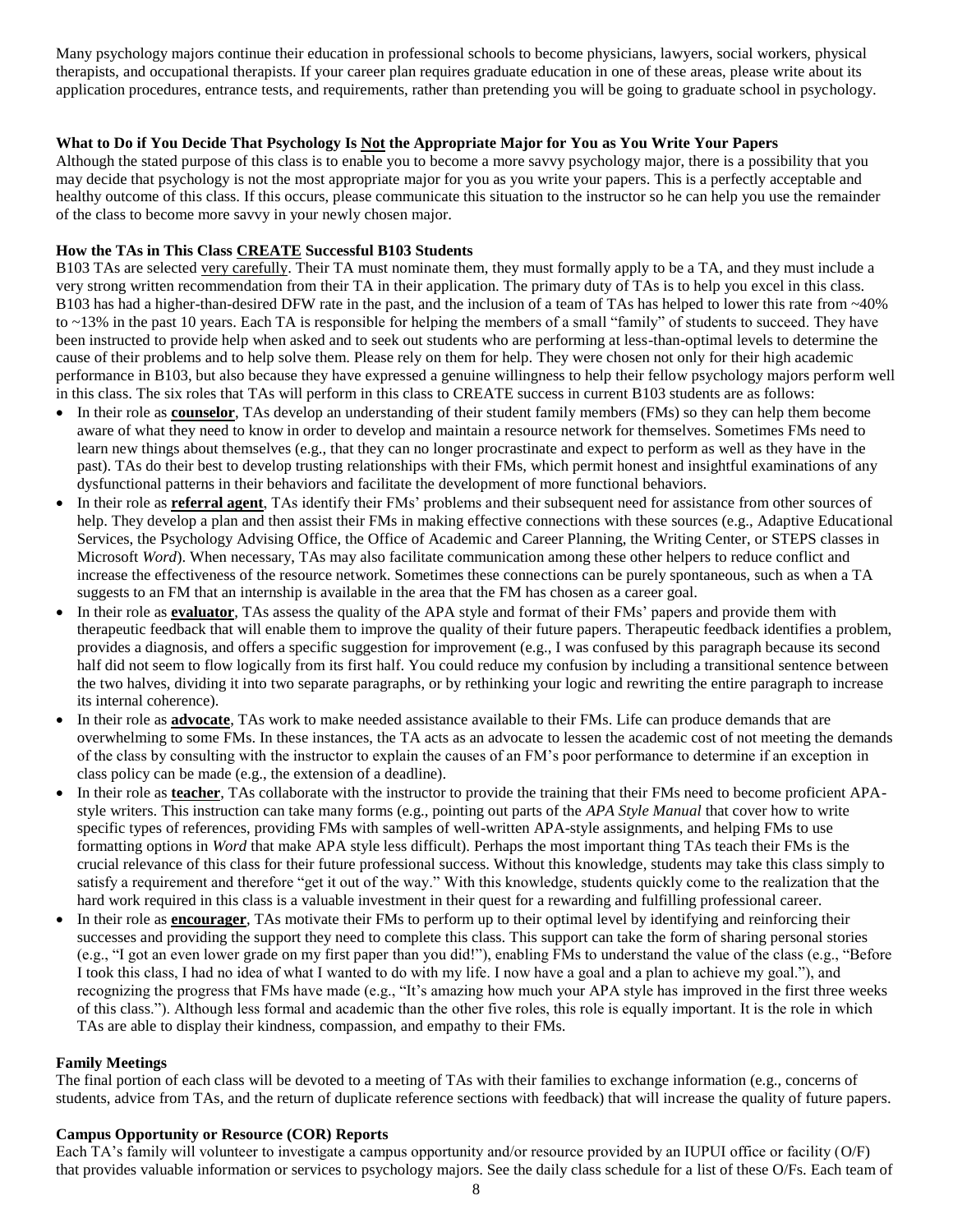COR reporters will present their findings in an in-class report that is accurate, organized, creative, effective in its ability to communicate its contents to the class, and no more than 10 minutes in length. Each report will include a PowerPoint presentation. Each team will make an appointment with the director or representative of their chosen O/F to obtain an interview conducted to answer the following questions. Where is this O/F located? Who is its director? What are its hours? What is its telephone number? What services does it offer? What is the best way for a psychology major to take advantage of the services provided by this O/F? The procedure for the COR reports is as follows:

- Ten minutes before the class period begins, the presenters will project their first PowerPoint slide on the screen. This slide will provide the title of their report (e.g., The Psychology Resource Center) followed by this resource's location, director, telephone number, hours of operation, and/or basic services.
- Each presenter must complete the first two lines of a copy of the B103 COR Evaluation Form that appears in this syllabus and give it to the instructor along with her/his written collaboration report before the COR report begins.
- If the O/F has a brochure or handout, presenters should obtain a copy for each member of the class and distribute them before their presentation begins.
- Each of the next slides will introduce one of the presenters and will include her/his name, hometown, extracurricular activities, hobbies, career aspirations, and the specific role(s) she/he played in the creation of the report. Please make these introductory slides as informative and creative as possible.
- The next slides will contain information about the resource that is the subject of the COR report.
- The final slide will contain suggestions for the audience about how the information presented in the COR report can be included in at least one of their papers.
- Presenters will ask their audience for questions at the conclusion of their COR report.
- All presenters are expected to have a "speaking" part in the COR report in addition to their introduction.
- The family presenting the COR report will post their PowerPoint on OnCourse the day after their report.

COR reports are worth a maximum of 20 points (10 points for the oral report and 10 points for a one-page report describing the collaboration of the presentation team written independently by each member of the team). Refer to the B103 COR Evaluation Form for a description of the four parts of each report. Become familiar with the criteria on this form so you understand how you will be evaluated. COR reports should be scheduled with the designated TA. COR reporters must pick up their graded COR Evaluation Forms from the instructor during the class session in which they presented their COR, and then give their forms to their TA who will pass them on to the TA in charge of scheduling the COR reports who will record the scores in the Oncourse grade book.

#### **Catering**

- Food is a community-building tradition in B103. Each family will cater the class when they present their COR report. FMs can earn up to a maximum of five extra credit points each for volunteering to cater a class during which no COR report is scheduled. The number of points earned will be determined by the Catering TA on the basis of the quality of the item each FM provides.
- Plan your family's catering event carefully. The purpose of catering is two-fold. The first purpose is to provide a communitybuilding time during which the class can socialize in an informal atmosphere that is conducive to pleasant social interaction. The second is to foster the development of collaborative skills, which will be practiced and strengthened by organizing and carrying out a catering event. Deciding on a theme (e.g., Mexican, tailgate party, or Thanksgiving) for your event—and providing a coordinated culinary event rather than a hodgepodge of unrelated foods—will strengthen your collaboration skills.
- The entire catering family should arrive 10 minutes before the class begins so they have sufficient time to arrange the food in an attractive and appealing manner. Coming to class late and tossing an unopened bag of potato chips on the table is not catering. Do your best to offer your classmates an inviting array of attractive foods presented in an appealing manner.
- Be sensitive to the fact that many people want to eat in a healthy manner. Provide at least one health-conscious type of food for your classmates who are attempting to prolong their lives by eating a healthy diet.
- Do not forget to bring appropriate paper goods (e.g., plates, cups, napkins, spoons, and forks) so your guests can consume the food you provide in a civilized and sanitary manner.
- Clean-up is an essential part of catering. It is imperative to leave the entire classroom neat and clean for the next class. No one likes to walk into a classroom that looks like the cafeteria after the "Food Fight" scene in the movie *Animal House*. No points for catering will be given if the catering area is not spotlessly clean at the end of the class.

#### **The End-of-Semester Information Form and the Psychology Activities Documentation Form**

The End-of-Semester Information Form and the Psychology Activities Documentation Form (which are included in the syllabus) must be submitted to your TA during the class which meets one week prior to the poster session and are worth 10 points each.

#### **Dear Dr. A and Dear TA Letters**

- You will write a letter beginning with Dear Dr. A and ending with your name and signature that answers the following questions in separate paragraphs with complete, well supported responses: (a) Are you now a more savvy psychology major than when you started B103? If so, in what ways are you now more savvy? (b) Was the time and effort you put into B103 a good investment in your educational and occupational future? (c) Did I succeed in my attempt to mentor you in this class by providing you with an opportunity to create a systematic strategy to identify, investigate, clarify, and accomplish your career goals? (d) Is there anything else you would like to tell me about your experience in this class?
- You will also write a letter to your TA beginning with her/his name and ending with your name that answers the following questions: (a) How successful was your TA in helping you to succeed in this class? (b) Did your TA succeed in her/his attempt to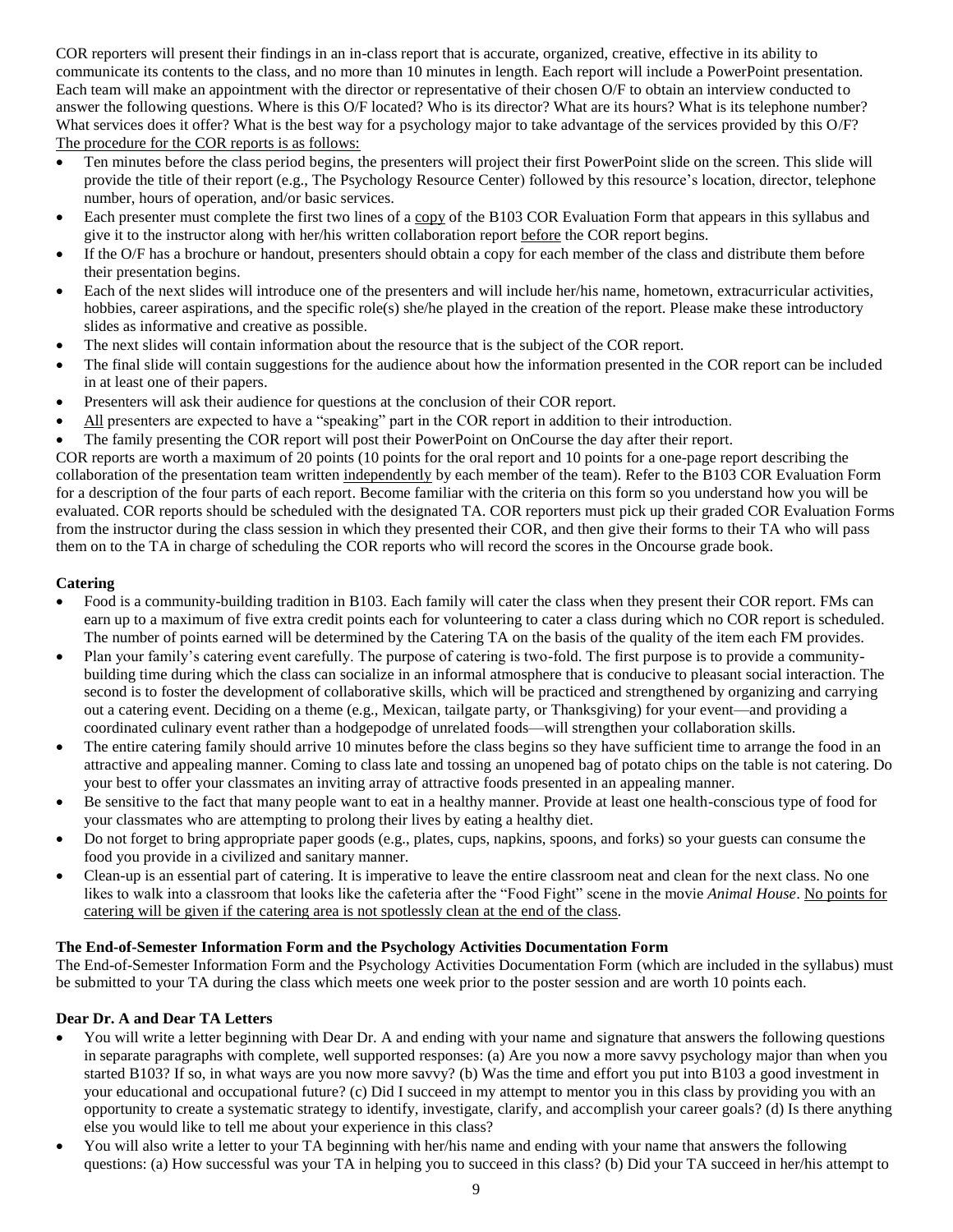mentor you in this class? (c) Is there anything else you would like your TA to know about your experience in this class? You will submit two copies of your Dear TA letter (one for your TA and one for the instructor).

 It is important for you to be honest in these letters. Do not write nice things because you fear that writing something negative will have an adverse effect on your grade. The only way to lose points on this assignment is to make evaluative statements (e.g., "Yes, you served as a mentor for me." or "No, you did not serve as a mentor for me.") without providing supporting evidence for your statements. The instructor and the TAs do not read these letters just to feel good; they read them to discover how their students feel about the class and to use this feedback to improve the class in the future. These letters must be submitted to your TA during the class that meets one week prior the poster session and are worth five points each.

#### **The Oncourse Grade Book**

Your TA will post your scores in the Oncourse grade book. Check it frequently to insure its accuracy, and tell your TA immediately if you believe it is inaccurate. Both your numerical scores and your current letter grade should be visible in the grade book. If they are not, contact the instructor immediately.

#### **Extra Credit**

You may raise your final grade one increment (e.g., from a B to a B+) with extra credit. One way to earn extra credit is to identify errors in any of the materials provided by the instructor in this class (e.g., the syllabus, the textbook, the handouts, or the undergraduate section of the Psychology Department's Web site). One point will be awarded to the first person who sends the instructor an e-mail message to [dappleby@iupui.edu](mailto:dappleby@iupui.edu) describing such an error. When I respond to your e-mail message, bring a hard copy of my response to class to claim your extra credit. Another way to earn extra credit is to participate in more than the two required psychology-related activities. Each psychology-related activity beyond the required two is worth one extra credit point.

#### **How to Handle Problems and Conflicts in this Class**

No matter how hard the instructor and the TAs work to make B103 a positive experience for their students, problems and conflicts sometimes occur. If you experience a problem or conflict in this class, please bring it to the attention of your TA and try to work out a solution with her/him. If that method does not resolve the problem, please bring it to the attention of the Lead TA. If that method does not work, bring it to the attention of the instructor.

#### **Minimum Grade You Need to Pass This Course if You Are a Psychology Major**

This class—as well as all other psychology classes taken to fulfill psychology major requirements—must be passed with a grade of Cor higher. This means that a psychology major who earns a final grade of D+ or lower in this class will be required to repeat it.

#### **How to Withdraw from this Course**

- Students may withdraw from this course without penalty during the first half of the semester if they secure the approval of their advisor. A grade of W (Withdrawal) will be recorded on the final grade report.
- Students may withdraw from this class during the third quarter of the semester if they secure the approval of their advisor and the instructor of the course. A grade of W or F will be assigned by the instructor and recorded on the final grade report.
- Students may withdraw from this class during the final quarter of the semester if they secure the approval of their advisor, the instructor, and the dean of their school. A grade of W or F will be assigned by the instructor and recorded on the final grade report. Students will be allowed to withdraw from this class during this time only as a result of seriously extenuating circumstances. Written justification from a doctor, member of the clergy, academic advisor, etc. must be presented.

#### **How to Receive an Incomplete in this Course**

- A grade of I (Incomplete) in this course will be assigned by the instructor only if all three of the following criteria are met:
	- $\circ$  the student's work in the course is at least 70% complete (i.e., papers 1 to 7 have been submitted and graded),
	- $\circ$  the student's work in the course is of passing quality (i.e., not an F when the I is requested), and
	- exceptional circumstances (e.g., a serious injury) prevent the student from completing all the required work in the course
- The instructor and the student will set up a specific date (up to one year) by which all unfinished work must be completed.
- A grade of I that has not been removed within one calendar year of the time it was recorded will be automatically converted to a grade of F by the Registrar's Office.

#### **A Very Helpful Hint**

To increase your chances of success in getting a job or admittance into a graduate or professional degree program of your choice, engage in an internship or research experience before graduating. For more information and guidance on which path is best for you, please contact Mikki Jeschke, Career and Academic Advisor in Psychology at mieschke@iupui.edu.

#### **What Is CAPS and How Can B103 Students Benefit From Its Services?**

The stresses of college life are many and varied, and the non-traditional nature of many IUPUI students only compounds those stresses. If you find that life stressors are interfering with your academic or personal success, please consider contacting Counseling and Psychological Services (CAPS). All IUPUI students are eligible for counseling services at minimal fees. CAPS can assist in student adjustment, coping, and academic progress by providing the following services.

- Treatment for clinical symptoms of depression, anxiety, phobias, eating disorders, etc.
- Training in study skills, test-taking strategies, and management of test anxiety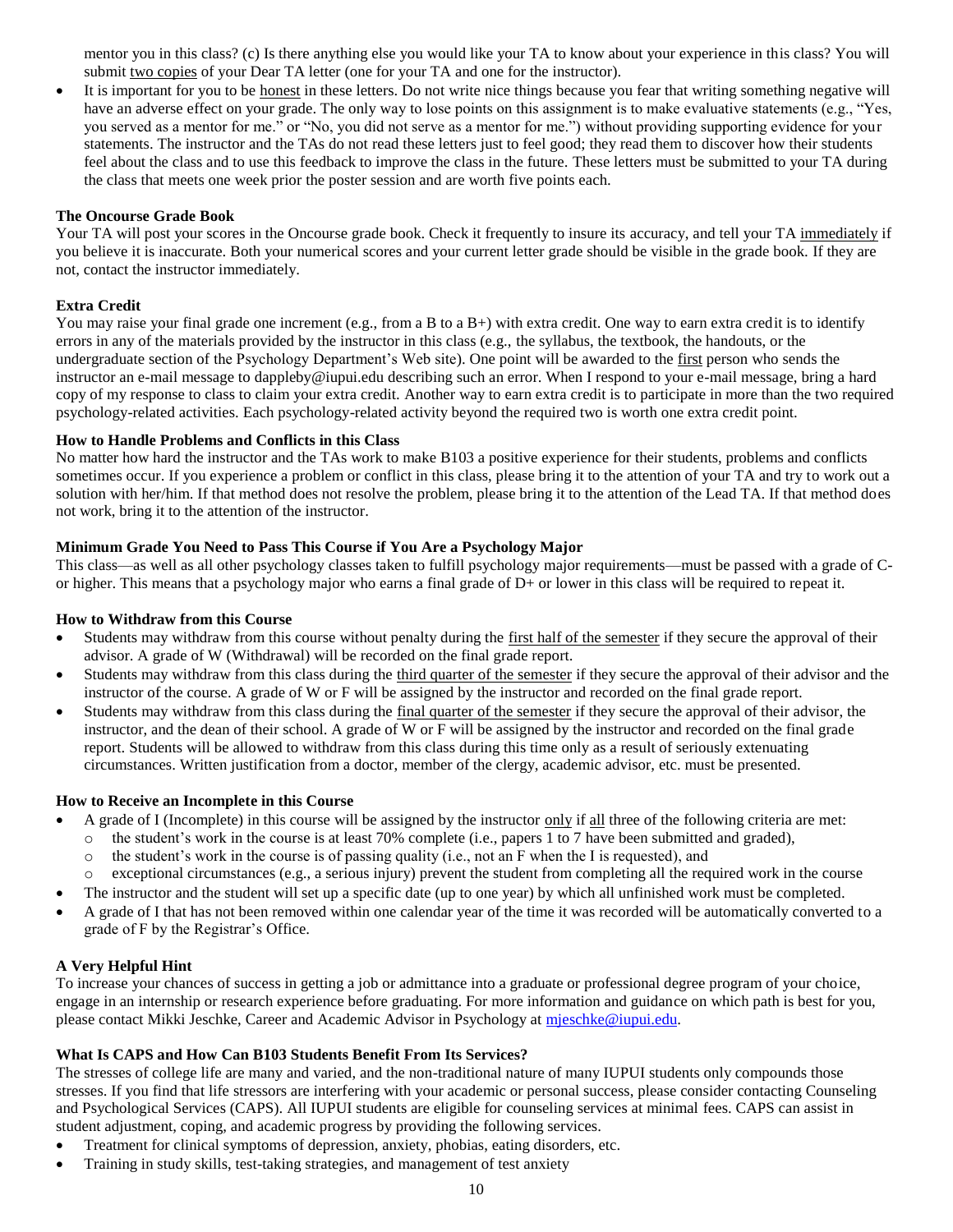- Education and training in stress management and time management techniques
- Assistance with grief, loss, trauma, recovery, and parenting issues
- Opportunities for exploration of individual identity and clarification of values
- Couples counseling to assist management of relationships
- Evaluation for learning disorders and ADHD (fees are charged for testing)
- Assessment and treatment or referral for substance use issues
- Referrals for psychotropic medications as indicated

CAPS is located in UN 418 and can be contacted by phone (317-274-2548). The CAPS Web site is [http://life.iupui.edu/caps/](https://www.exchange.iu.edu/owa/redir.aspx?C=84467a3bedc14e9db7118fd6a6036eef&URL=http%3a%2f%2flife.iupui.edu%2fcaps%2f)

# $\mathbf{A}$   $\circ$  very  $\circ$  very  $\circ$  very  $\circ$  **SCARY**  $\circ$  WARN

Every semester at least two B103 students lose all or a very large portion of the work they have written because of lost disks, stolen computers, unreadable files, or crashed hard drives. Save the files containing your papers in at least two locations to avoid having to retype them from your old hard copies. Save all the old hard copies of your papers to avoid having to re-create your papers from scratch if you lose them completely. Take this warning very seriously. It will save you from a considerable amount of **aggravation**, **agitation, agony, alarm, anger, anguish, anxiety, apprehension, concern, consternation, depression, despair, discomfort, dismay, distress, dread, exasperation, fear, foreboding, fright, frustration, fury, gloom, grief, horror, irritation, melancholy, misery, nervousness, pain, panic, rage, sadness, shock, sorrow, stress, suffering, tenseness, terror, torment,** 

**trauma, trepidation, and worry**. If you save your papers on your hard drive, three good ways to insure you do not lose them are to: (1) save them on the File Manager available to you on Oncourse, (2) save them on a floppy disk or flash drive, (3) email them to yourself as attachments (and then be sure not to delete them).

### **Daily Class Schedule**

Complete the assignments in the second column of this table **before** the class date given in the first column so you can successfully take the quiz, engage in the class activities, and write the paper given in the third column.

| Date                     | <b>Assignment to Be</b><br><b>Completed</b><br><b>Before this Class</b> | <b>COR Report, Quiz, Class Activities, and Paper Due During This Class</b>                                                                                                                                                                                                                                              |  |  |
|--------------------------|-------------------------------------------------------------------------|-------------------------------------------------------------------------------------------------------------------------------------------------------------------------------------------------------------------------------------------------------------------------------------------------------------------------|--|--|
| Class #1<br>January 11   |                                                                         | TA COR Report $\rightarrow$ How your TAs will use the CREATE model to help you succeed in B103<br>$\bullet$                                                                                                                                                                                                             |  |  |
|                          |                                                                         | Introduction to the class and a presentation of the syllabus                                                                                                                                                                                                                                                            |  |  |
|                          |                                                                         | Divide into families and have your first family meeting with your TA syllabus<br>$\bullet$                                                                                                                                                                                                                              |  |  |
|                          |                                                                         | Begin to sign up for the COR reports<br>$\bullet$                                                                                                                                                                                                                                                                       |  |  |
| $Class$ #2<br>January 18 | Syllabus pages 15<br>and 16                                             | • Volunteer Catering #1 (Done by the TAs who did not cater the $1st$ class)                                                                                                                                                                                                                                             |  |  |
|                          |                                                                         | Verification of family members and assignment of any new enrollees to families                                                                                                                                                                                                                                          |  |  |
|                          |                                                                         | Continuation of the introduction to the class and clarification of the why and how to cite<br>APA-style references in the body and reference section of your papers                                                                                                                                                     |  |  |
|                          |                                                                         | • Citation Teaching Module (CTM) $#1 = Book$ with an author                                                                                                                                                                                                                                                             |  |  |
| Class $#3$               | The Savvy                                                               | • COR Report #1 $\rightarrow$ The Writing Center                                                                                                                                                                                                                                                                        |  |  |
| January 25               | Psychology Major                                                        | $\bullet$ Quiz #1                                                                                                                                                                                                                                                                                                       |  |  |
|                          | (SPM) pages iii to                                                      | • The Psychology Department's undergraduate curriculum for a BA or BS in Psychology                                                                                                                                                                                                                                     |  |  |
|                          | 4                                                                       | Scot Kelly's graduation plan template<br>$\bullet$                                                                                                                                                                                                                                                                      |  |  |
|                          |                                                                         | Paper #1: Becoming a Savvy Psychology Major                                                                                                                                                                                                                                                                             |  |  |
|                          | Oncourse                                                                | What four specific questions can a savvy psychology major answer successfully? In what<br>1.                                                                                                                                                                                                                            |  |  |
|                          | Resource                                                                | specific way will B103 enable me to answer each of these four questions?                                                                                                                                                                                                                                                |  |  |
|                          | $(OR)$ #1                                                               | What is the definition of psychology, and what are psychology's four goals? What parts of<br>2.                                                                                                                                                                                                                         |  |  |
|                          |                                                                         | this definition and these goals attracted me to psychology as my major?                                                                                                                                                                                                                                                 |  |  |
|                          | Please go to the                                                        | 3.<br>What is the definition—in my own words—of each of the six critical thinking skills of a                                                                                                                                                                                                                           |  |  |
|                          | bottom of this                                                          | savvy psychology major? Which two of these skills are most difficult for me now at the                                                                                                                                                                                                                                  |  |  |
|                          | table for the titles                                                    | beginning of B103, and what two specific assignments in B103 can I use to strengthen these                                                                                                                                                                                                                              |  |  |
|                          | of the ORs.                                                             | skills by the time I complete this class?                                                                                                                                                                                                                                                                               |  |  |
|                          |                                                                         | What are the three most important IUPUI Principles of Undergraduate Learning (PULs)—<br>4.                                                                                                                                                                                                                              |  |  |
|                          |                                                                         | and their corresponding Psychology Department Student Learning Outcomes—that I should                                                                                                                                                                                                                                   |  |  |
|                          |                                                                         | accomplish in B103? What will I do in B103 to accomplish them? What specific scores will                                                                                                                                                                                                                                |  |  |
|                          |                                                                         | my instructor use to determine if I have accomplished these three PULs?                                                                                                                                                                                                                                                 |  |  |
|                          |                                                                         |                                                                                                                                                                                                                                                                                                                         |  |  |
|                          |                                                                         |                                                                                                                                                                                                                                                                                                                         |  |  |
|                          |                                                                         |                                                                                                                                                                                                                                                                                                                         |  |  |
| $Class$ #4<br>February 1 |                                                                         | • COR Report #2 $\rightarrow$ Purdue's OWL APA Style Resource Web Site<br>(http://owl.english.purdue.edu/owl/resource/560/01/)<br>• Feedback about your performance on Paper #1 and suggestions for improving future papers<br>• You may resubmit Paper #1 next week if you have corrected it by using the feedback you |  |  |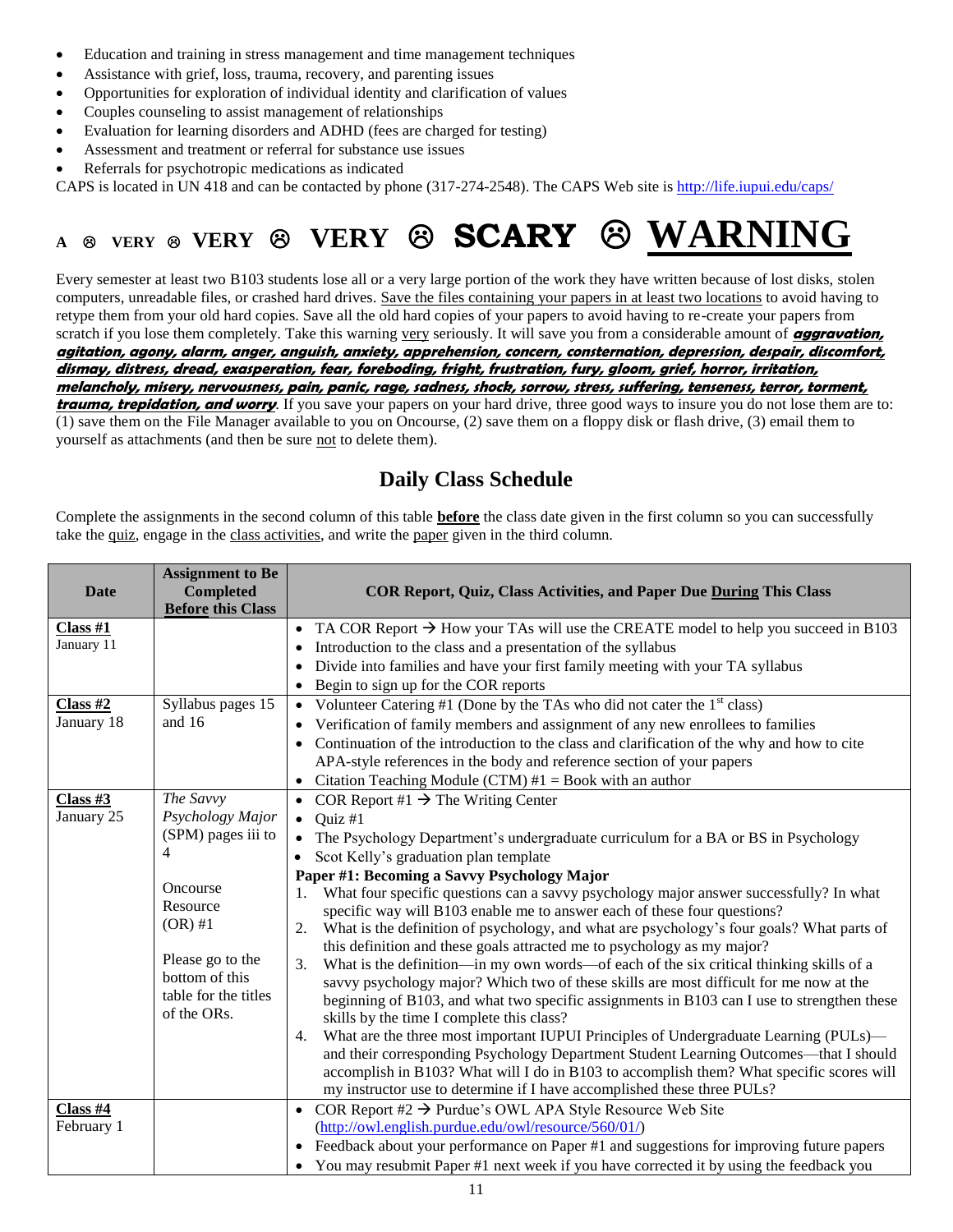|                         |              | received this week from your TA and your instructor. You can regain all the points you lost                                                                                                        |  |  |
|-------------------------|--------------|----------------------------------------------------------------------------------------------------------------------------------------------------------------------------------------------------|--|--|
|                         |              | on your original Paper #1 by submitting a stapled package that includes (1) a cover sheet that                                                                                                     |  |  |
|                         |              | explains each of your changes in a bulleted or numbered list, $(2)$ your original Paper #1 with                                                                                                    |  |  |
|                         |              | its written feedback, and (3) your new, corrected Paper #1. You must submit all three of these                                                                                                     |  |  |
|                         |              | documents stapled in the correct order for your Paper #1 resubmission to be evaluated.<br>• CTM $#2$ = Publication of limited circulation                                                          |  |  |
| Class $#5$              | SPM 4 to 23  | COR Report #3 $\rightarrow$ The Psychology Track Concentrations<br>$\bullet$                                                                                                                       |  |  |
| February 8              |              | Quiz #2<br>$\bullet$                                                                                                                                                                               |  |  |
|                         | OR #2        | Mikki Jeschke, the Psychology Department's Career and Academic Advisor, will explain                                                                                                               |  |  |
|                         |              | how B103 students can work with Career Peer Advisors in LD 123 to (1) develop their                                                                                                                |  |  |
|                         | OR #3        | personal career toolbox (e.g., resumes, cover letters, and interview skills); (2) identify work,                                                                                                   |  |  |
|                         |              | internship, and research experiences based on individual career goals; and (3) become                                                                                                              |  |  |
|                         | OR #4        | familiar with and use print and electronic career exploration tools.                                                                                                                               |  |  |
|                         |              | • CTM $#3$ = Primary source cited in a secondary source<br>Paper #2: My Plan to Graduate                                                                                                           |  |  |
|                         |              | 1. Use Scot Kelly's graduation plan template to construct a semester-by-semester plan of classes                                                                                                   |  |  |
|                         |              | to graduate with a BS or BA in psychology that includes the classes you have taken, those in                                                                                                       |  |  |
|                         |              | which you are currently enrolled, and those you plan to take in the future. Be prepared to                                                                                                         |  |  |
|                         |              | modify your plan during B103 as you become more aware of the particular classes you will                                                                                                           |  |  |
|                         |              | need to prepare for your career so it reflects an even more accurate plan when you display it                                                                                                      |  |  |
|                         |              | on your poster during the poster session on the last day of class. (The points you earn for this                                                                                                   |  |  |
|                         | SPM 23 to 38 | paper will be determined by the completeness and correctness of your template.)                                                                                                                    |  |  |
| Class #6<br>February 15 |              | COR Report #4 $\rightarrow$ Counseling and Psychological Services Office<br>$\bullet$<br>Quiz #3                                                                                                   |  |  |
|                         | OR #5        | $\bullet$<br>Identify your three most important needs that a mentor can help you to fulfill                                                                                                        |  |  |
|                         |              | $CTM$ #4 = Personal communication                                                                                                                                                                  |  |  |
|                         |              | Paper #3: Strategies to Increase My Academic Success                                                                                                                                               |  |  |
|                         |              | 1. Which two of the first five academic skills described in SPM do I need to strengthen? Explain                                                                                                   |  |  |
|                         |              | the specific strategies described in SPM I can use to strengthen them.                                                                                                                             |  |  |
|                         |              | 2. Everyone procrastinates occasionally. Which procrastination style described in SPM portrays                                                                                                     |  |  |
|                         |              | me most accurately? Identify and explain the specific strategy described in SPM I can use to                                                                                                       |  |  |
|                         |              | decrease this type of procrastination.                                                                                                                                                             |  |  |
|                         |              | 3. Do I ever engage in classroom behaviors that could potentially irritate my instructors and, if I<br>do, what could be the possible negative effects of these behaviors? How can I stop engaging |  |  |
|                         |              | in these irritating classroom behaviors?                                                                                                                                                           |  |  |
|                         |              | 4. Which two characteristics of unsuccessful college students do I possess? What specific things                                                                                                   |  |  |
|                         |              | must I do to change these characteristics so I can become more academically successful?                                                                                                            |  |  |
| Class H7                | SPM 38 to 49 | • Volunteer Catering #3                                                                                                                                                                            |  |  |
| February 22             |              | The Graduate School Panel                                                                                                                                                                          |  |  |
|                         | OR #6        | Paper #4: My Mentor(s)                                                                                                                                                                             |  |  |
|                         |              | 1. Explain, in your own words, the definition of a mentor given in SPM. What are three specific<br>ways a mentor can help me to create myself into the person I want to become?                    |  |  |
|                         |              | 2. Identify and explain three specific pairs of characteristics I want my mentor to possess so s/he                                                                                                |  |  |
|                         |              | can help me attain my educational and career goals.                                                                                                                                                |  |  |
|                         |              | 3. Identify a specific person who can mentor me in the future as I strive to accomplish my                                                                                                         |  |  |
|                         |              | educational and career goals. Explain why this person exhibits the three pairs of                                                                                                                  |  |  |
|                         |              | characteristics I desire my mentor to possess. (Be sure to provide your mentor's name. Do not                                                                                                      |  |  |
|                         |              | choose family members, friends, or high school teachers as mentors.)                                                                                                                               |  |  |
|                         |              | 4. Identify and explain, in my own words, the stage of separation from original knowledge in<br>which I am operating at this time. Identify and explain the two critical thinking skills I must    |  |  |
|                         |              | develop so I can operate at the final stage by the time I graduate?                                                                                                                                |  |  |
| $Class$ #8              | SPM 51 to 67 | • COR Report #5 $\rightarrow$ Psychology Club and Psi Chi                                                                                                                                          |  |  |
| March 1                 |              | Quiz #4 and Quiz #5<br>$\bullet$                                                                                                                                                                   |  |  |
|                         | OR #7        | Strategies to increase your ability to write proficiently in APA style.                                                                                                                            |  |  |
|                         | OR #11       | • CTM $#5 =$ Online source                                                                                                                                                                         |  |  |
|                         |              | Paper #5: Plan A or B: Going to Graduate School                                                                                                                                                    |  |  |
|                         |              | 1. Does my chosen profession (please identify it) require a degree past the bachelor's? If yes,                                                                                                    |  |  |
|                         |              | what type of degree must I earn, in what type of program must I earn this degree, and is                                                                                                           |  |  |
|                         |              | attaining this degree a realistic goal for me in terms of my academic record; my performance<br>on previous standardized tests (e.g., the SAT or ACT); my financial resources; and my social       |  |  |
|                         |              | support system?                                                                                                                                                                                    |  |  |
|                         |              | 2. What was my score out of 22 when I took The Unvalidated Graduate School Potential Test,                                                                                                         |  |  |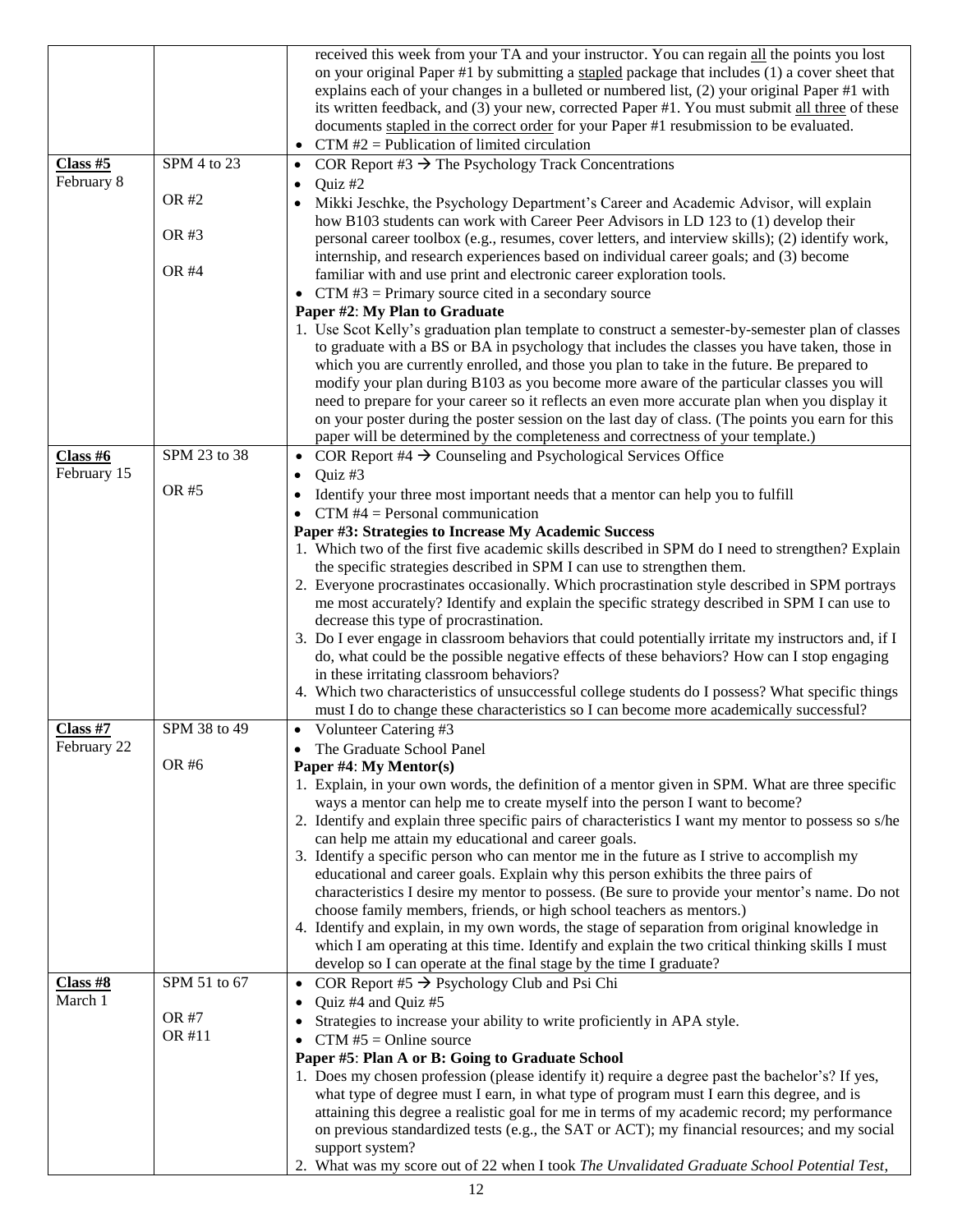|           |               | and what do my answers to the specific questions for which I earned no points tell me about<br>my potential to become a graduate student who is successful in and enjoys graduate school?<br>3. What are the three most valuable pieces of advice I learned from the graduate school panel?<br>How will I use this information to (1) help me decide if I want to go to graduate school and<br>(2) succeed in graduate school if I decide to go?<br>4. Would pursuing one of the Psychology Department's four track concentrations be |
|-----------|---------------|---------------------------------------------------------------------------------------------------------------------------------------------------------------------------------------------------------------------------------------------------------------------------------------------------------------------------------------------------------------------------------------------------------------------------------------------------------------------------------------------------------------------------------------|
|           |               | advantageous for me? Why or why not? If I am pursuing a concentration, identify each of the<br>classes my concentration will require me to complete and explain how each of these courses                                                                                                                                                                                                                                                                                                                                             |
| Class H9  | SPM 67 to 84  | will help me gain the knowledge, skills, and characteristics (KSCs) I will need for my career.<br>COR Report #6 $\rightarrow$ The Psychology Department's Undergraduate Web Site<br>$\bullet$                                                                                                                                                                                                                                                                                                                                         |
| March 8   | OR #8         | (www.psych.iupui.edu/Undergraduate/)<br>Quiz #6<br>$\bullet$                                                                                                                                                                                                                                                                                                                                                                                                                                                                          |
|           |               | How to avoid the "kisses of death" in the graduate school application process<br>$\bullet$                                                                                                                                                                                                                                                                                                                                                                                                                                            |
|           |               | Paper #6: The Graduate School Application Process                                                                                                                                                                                                                                                                                                                                                                                                                                                                                     |
|           |               | 1. What are the nine applicant characteristics valued most by graduate programs? Which of<br>these do I possess now and which must I work on in the future if I want to make a good                                                                                                                                                                                                                                                                                                                                                   |
|           |               | impression on a graduate admissions committee?<br>2. What are the behaviors and characteristics of graduate school superstars? Do I possess these<br>characteristics as an undergraduate and, if I do not, what is my specific plan to acquire them                                                                                                                                                                                                                                                                                   |
|           |               | so I can become a graduate school superstar?<br>3. What is the GRE (or the test I must take to qualify for admission into my                                                                                                                                                                                                                                                                                                                                                                                                          |
|           |               | graduate/professional program), what type(s) of questions does it contain (e.g., multiple-                                                                                                                                                                                                                                                                                                                                                                                                                                            |
|           |               | choice or essay), what skills and knowledge does it measure, and how can I prepare for it?<br>When must I take this test, what must I do to register for it, and when must I register so I can                                                                                                                                                                                                                                                                                                                                        |
|           |               | take it at the appropriate time?                                                                                                                                                                                                                                                                                                                                                                                                                                                                                                      |
|           |               | 4. What steps must I take and what documents must I create and request to apply for the<br>graduate/professional school I plan to enter?                                                                                                                                                                                                                                                                                                                                                                                              |
| March 15  | Spring Break! |                                                                                                                                                                                                                                                                                                                                                                                                                                                                                                                                       |
| Class H10 | SPM 85 to 95  | COR Report #7 $\rightarrow$ The Psychology Resource Center                                                                                                                                                                                                                                                                                                                                                                                                                                                                            |
| March 22  |               | Quiz #7<br>$\bullet$<br>A demonstration of how to use O*NET to research the career you would like to enter                                                                                                                                                                                                                                                                                                                                                                                                                            |
|           |               | An exercise to determine your work values (Print and complete OR $#12$ and bring it to class.)<br>$\bullet$                                                                                                                                                                                                                                                                                                                                                                                                                           |
|           |               | Paper #7: How to Gain Acceptance to Graduate School                                                                                                                                                                                                                                                                                                                                                                                                                                                                                   |
|           |               | 1. What three criteria should I use to choose the people who I will ask to write my letters of                                                                                                                                                                                                                                                                                                                                                                                                                                        |
|           |               | recommendation? What are the names of three specific people I will choose on the basis of<br>these criteria and how does each of these three people meet all three of these criteria? (If you                                                                                                                                                                                                                                                                                                                                         |
|           |               | cannot name three people at this time who could write you strong letters of recommendation,                                                                                                                                                                                                                                                                                                                                                                                                                                           |
|           |               | choose people who you would like to write you strong letters and explain what you will do to                                                                                                                                                                                                                                                                                                                                                                                                                                          |
|           |               | help them to know you well enough—and positively enough—to write these letters.)<br>2. What are the steps of the procedure described in SPM that will enable me to gain strong                                                                                                                                                                                                                                                                                                                                                        |
|           |               | letters of recommendation?                                                                                                                                                                                                                                                                                                                                                                                                                                                                                                            |
|           |               | 3. What can students do to guarantee they will not receive strong letters of recommendation? In                                                                                                                                                                                                                                                                                                                                                                                                                                       |
|           |               | which of these behaviors do I engage now, and how can I stop doing them in the future?<br>4. What are the kisses of death in the graduate school application process, and what specific                                                                                                                                                                                                                                                                                                                                               |
|           |               | strategies can I use to avoid committing them?                                                                                                                                                                                                                                                                                                                                                                                                                                                                                        |
| Class H11 | SPM 97 to 114 | <b>COR Report <math>\#8 \rightarrow</math></b> The IUPUI School of Science Career Development Services Website<br>$\bullet$                                                                                                                                                                                                                                                                                                                                                                                                           |
| March 29  | OR #9         | (http://science.iupui.edu/careers/career-development-services)                                                                                                                                                                                                                                                                                                                                                                                                                                                                        |
|           |               | Quiz #8<br>$\bullet$<br>The knowledge, skills, and characteristics you will need to enter the occupation of your                                                                                                                                                                                                                                                                                                                                                                                                                      |
|           |               | choice (Print and bring a copy of OR #9 to class.)                                                                                                                                                                                                                                                                                                                                                                                                                                                                                    |
|           |               | Paper #8: Plan A or B: Entering or Remaining in the Workforce                                                                                                                                                                                                                                                                                                                                                                                                                                                                         |
|           |               | 1. What types of jobs can I obtain with a bachelor's degree in psychology?<br>2. What career would I like to enter or remain in if I decide to end my formal education with a                                                                                                                                                                                                                                                                                                                                                         |
|           |               | bachelor's degree? How will this career allow me to remain faithful to my three most                                                                                                                                                                                                                                                                                                                                                                                                                                                  |
|           |               | important work values?                                                                                                                                                                                                                                                                                                                                                                                                                                                                                                                |
|           |               | 3. What types of knowledge, skills, and characteristics (KSCs) will I need to enter my new                                                                                                                                                                                                                                                                                                                                                                                                                                            |
|           |               | career or advance in my existing career if I decide to stay in it after I graduate? What specific<br>strategies will I use to develop these KSCs? (Be sure you identify your specific career and the                                                                                                                                                                                                                                                                                                                                  |
|           |               | specific KSCs you will need for your specific career. Do not list generic KSCs that prepare                                                                                                                                                                                                                                                                                                                                                                                                                                           |
|           |               | you for any career.)<br>4. Which three pieces of advice from successfully employed psychology majors do I need to                                                                                                                                                                                                                                                                                                                                                                                                                     |
|           |               | work on most before I graduate so I can be successfully employed after I graduate?                                                                                                                                                                                                                                                                                                                                                                                                                                                    |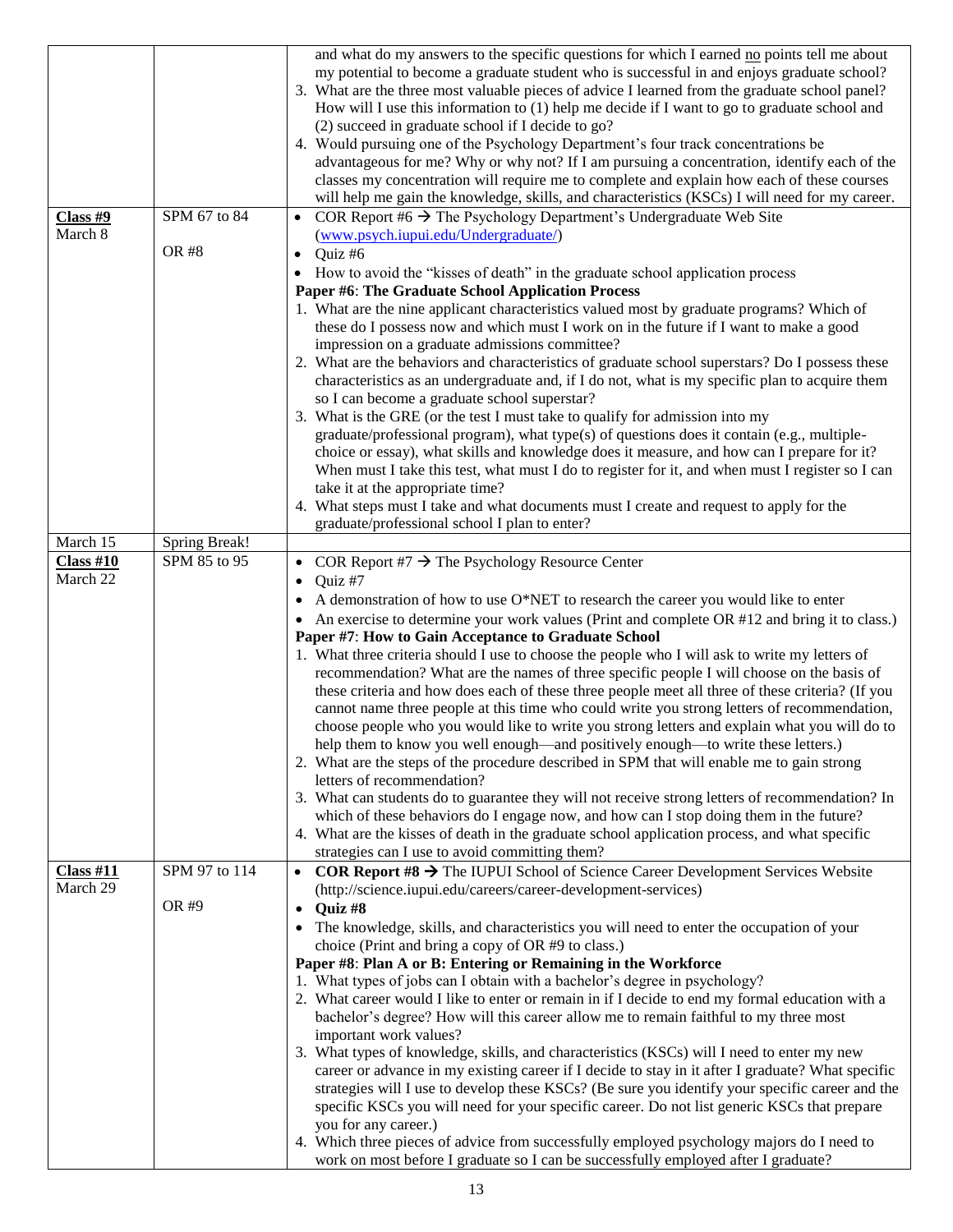| Class H12   | SPM 114 to 132 | • COR Report #9 $\rightarrow$ A Comprehensive, Online Resource Designed to Enable Undergraduate          |
|-------------|----------------|----------------------------------------------------------------------------------------------------------|
|             |                |                                                                                                          |
| April 5     |                | Psychology Majors to Identify, Investigate, and Prepare for Psychology-Related Careers                   |
|             | OR #10         | (http://www.psych.iupui.edu/Assets/Undergraduate/CareerOpportunites/A_Comprehensive_Online_Resource.pdf) |
|             |                | • Quiz #9                                                                                                |
|             |                | • Presentation of a strategy to help you obtain strong letters of recommendation                         |
|             |                | Paper #9: My Dream Resume or Curriculum Vitae                                                            |
|             |                | • Create the 'dream' resume or curriculum vitae (CV) you want to be able to write at the end of          |
|             |                |                                                                                                          |
|             |                | your undergraduate career that will convince an employer or a graduate school admissions                 |
|             |                | committee that you possess the KSCs they value in potential employees or graduate students.              |
|             |                | • Highlight the entries in your resume or CV you have not yet accomplished, but you know you             |
|             |                | must accomplish by the time you graduate so you can achieve your career or educational goal.             |
|             |                | Be sure to start early in the semester on this assignment and to use an expert—such as Mikki             |
|             |                | Jeschke or one of her very well-trained Peer Career Advisors—to help you with your resume.               |
|             |                | Do not try to create this very crucial document alone. Use expert help.                                  |
|             |                |                                                                                                          |
|             |                | • The points you earn for this paper will be determined by the completeness and correctness of           |
|             |                | your resume or CV.                                                                                       |
| Class $#13$ | SPM 133 to 140 | • Volunteer Catering #4                                                                                  |
| April 12    |                | Quiz $\#10$<br>$\bullet$                                                                                 |
|             |                | Field trips to the Psychology Advising Office and the Office of Academic and Career Planning             |
|             |                |                                                                                                          |
|             |                | Paper #10: Are My Psychology Major and My Career Plans Still Appropriate for Me?                         |
|             |                | 1. Is psychology still the most appropriate major for me? Why or why not? What are my A and B            |
|             |                | Plans, and are they still the best choices for me? Why or why not? If my answers are "no" to             |
|             |                | either or both of these questions, what would be better plans for me now that I have engaged in          |
|             |                | serious career exploration during B103?                                                                  |
|             |                | 2. As a savvy psychology major who is nearing the end of this class, you should now (1) "Know            |
|             |                | thyself." by identifying your strengths, weaknesses, values, and goals, (2) "To thine own self be        |
|             |                | true." by creating a plan to attain your goals based on your strengths, weaknesses, and values,          |
|             |                |                                                                                                          |
|             |                | and (3) "Just do it." by actually engaging in specific behaviors that will enable you to carry out       |
|             |                | your plan successfully. Have I used my experience in B103 to engage successfully in each of              |
|             |                | these three tasks? If your answer is Yes to this question, please explain why you can give this          |
|             |                | answer. If your answer is No, please explain which of these three tasks you have not yet                 |
|             |                | accomplished at this time and how you will accomplish these tasks in the future to reach your            |
|             |                | educational and occupational goals.                                                                      |
|             |                | 3. Did I have any "awakening" experiences in B103 during which I realized I have been unaware            |
|             |                | of or was ignoring an important component of my journey to my future career? If so, what was             |
|             |                | that component, how did I become aware of it, and what am I doing to attain it now?                      |
|             |                |                                                                                                          |
|             |                | 4. The Final Question: What conclusions have I come to about myself, my major, my                        |
|             |                | undergraduate education, my future career, and my life as a result of writing these ten papers?          |
|             |                | (This is probably the most important question you will answer in B103, so give it some very              |
|             |                | serious thought. I will be passing this information on to next semester's B103 students, so be           |
|             |                | sure to provide them with sincere and valuable wisdom about the effect that B103 can have on             |
|             |                | their present and future lives.)                                                                         |
| Class H14   |                | COR Report #10 $\rightarrow$ The Center for Service and Learning                                         |
|             |                | $\bullet$                                                                                                |
| April 19    |                | Quiz #11: The Comprehensive Final Exam whose score will replace your lowest quiz score<br>٠              |
|             |                | Eric Snajdr (the School of Science Library liaison) will give a presentation on library resources        |
|             |                | you can use as you continue your career exploration process.                                             |
| Class H15   |                | Volunteer Catering #6<br>$\bullet$                                                                       |
| April 26    |                | You will give the following completed documents to your TA at the beginning of this class                |
|             |                |                                                                                                          |
|             |                | period to receive the full amount of points that each document is worth. You will earn half              |
|             |                | credit for any of these documents you give to your TA between this class and the poster session.         |
|             |                | You will receive no credit for any of these documents after the poster session.                          |
|             |                | 1. Your End-of-Class Information Form (10 points)                                                        |
|             |                | 2. Your Psychology-Related Activities Form (10 points)                                                   |
|             |                | 3. Your Dear Dr. A letter (5 points)                                                                     |
|             |                |                                                                                                          |
|             |                | 4. Two copies of your Dear TA letter (10 points for both copies)                                         |
|             |                | 5. A stapled package of all the papers that will appear on your poster (10 points)                       |
|             |                | Practice for the Poster Session<br>$\bullet$                                                             |
|             |                | 1. Bring your poster to class                                                                            |
|             |                | 2. Wear what you will wear to the poster session                                                         |
|             |                | 3. Identify your honored guest and her/his interest in your academic and career progress                 |
|             |                | 4. Plan the set up, catering, and clean up for the poster session with your classmates                   |
|             |                |                                                                                                          |
|             |                | Completion of the B103 Self-Assessment Exit Survey                                                       |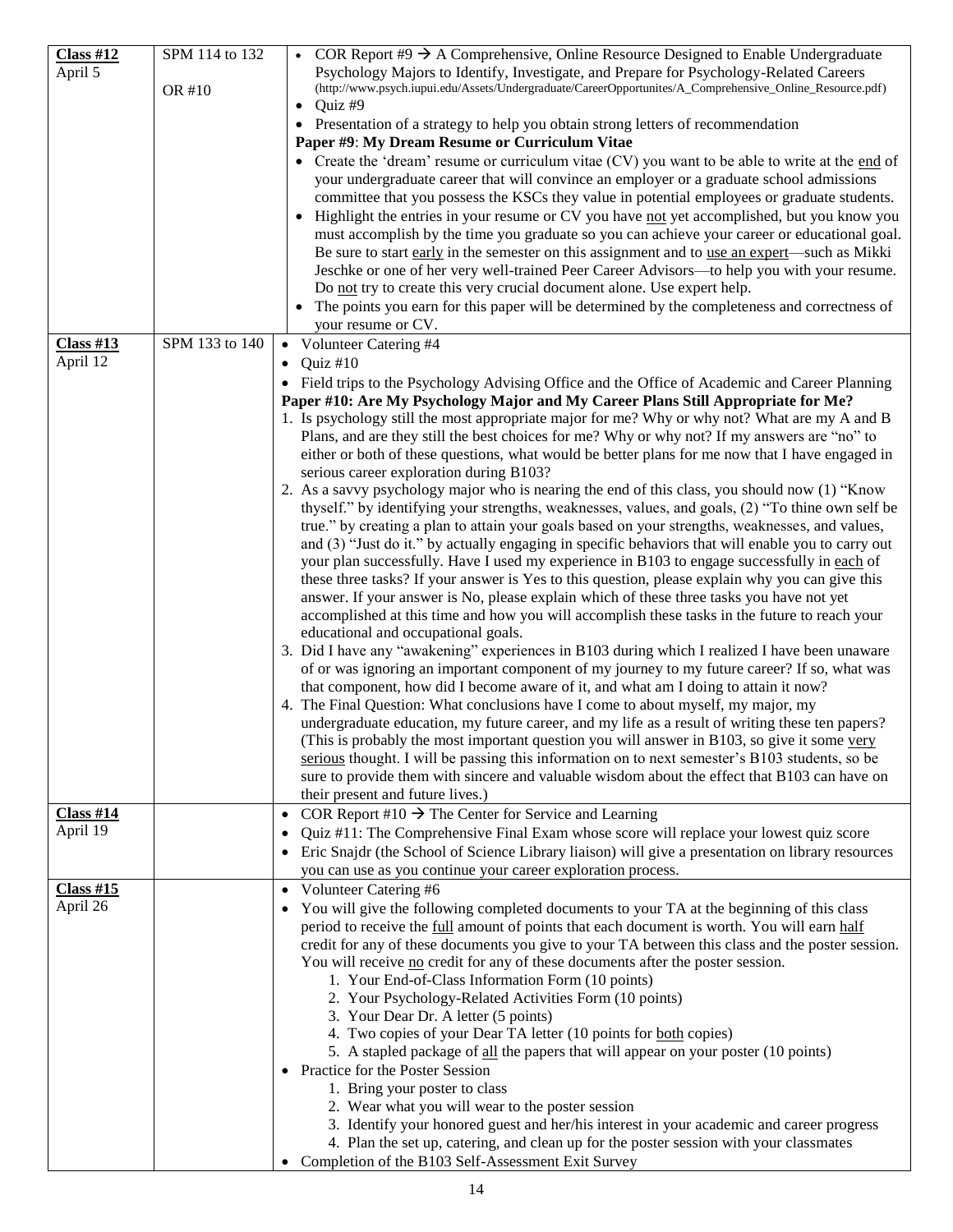|           | Completion of the End-of-Semester Class Evaluation Form                          |
|-----------|----------------------------------------------------------------------------------|
| Class #16 | • The Poster Session will be from 10:30-12:30 on Tuesday, May 3. Location = TBA. |
| May 3     |                                                                                  |

- OR #1 IUPUI's Principles of Undergraduate Learning and the Corresponding Psychology Department Student Learning Outcomes
- OR #2 Graduation Requirements section of the Psychology Department Web site
- OR #3 Scot Kelly's Excel Template to Create a Plan to Graduate with a BA or BS in Psychology at IUPUI
- OR #4 The Most Recent Psychology Course Offering Schedule
- OR #5 Characteristics of Successful and Unsuccessful College Students
- OR #6 IUPUI Psychology Department's Faculty Research Table
- OR #7 Taylor-Cooke and Appleby's PowerPoint on the Graduate School Application Process
- OR #8 Taylor-Cooke and Appleby's PowerPoint on the GRE
- OR #9 Knowledge, Skills, and Characteristics Worksheet
- OR #10 Curriculum Vitae Template
- OR #11 The Psychology Primer
- OR #12 What Are Your Work Values?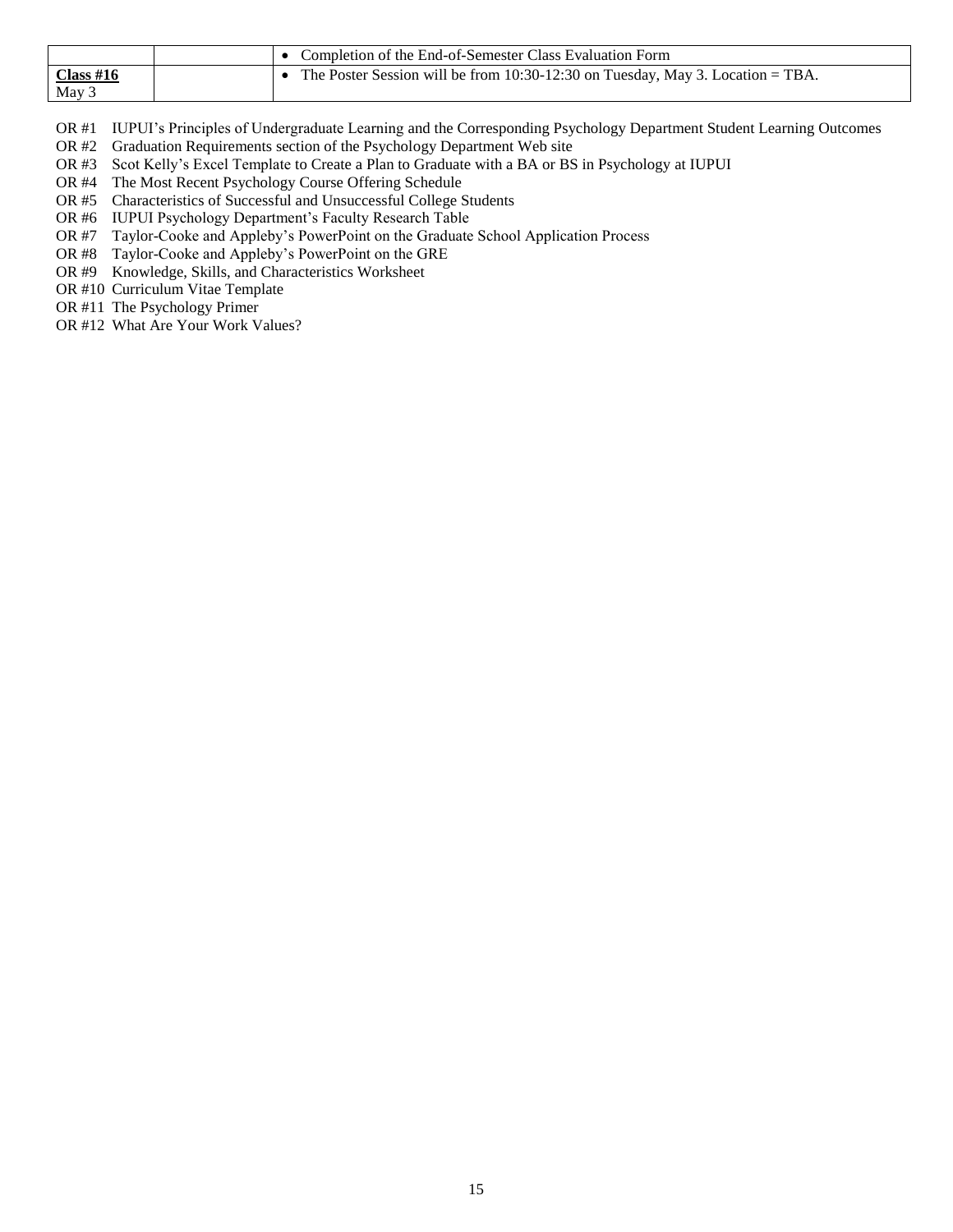## **A Brief Guide to Citing References in APA Style**

### **Why and How to Cite a Reference in the** *BODY* **of Your Paper**

References are cited in the body of your paper to give appropriate credit to the person or persons whose ideas or words you are using to support what you have written. If you do not give your sources this credit, you are telling your reader that these words and ideas are your own. If you do this, you are guilty of plagiarism, which is a very serious academic offense.

**If you use a direct quotation from an original source, give the author(s) credit for her/his/their words as follows. Be sure to include the number of the page on which the quote appears so your readers can find it easily.** "Although behaviorism does not have as many followers as it did during the 1950s, it is still a viable force in modern psychology" (Jones & Williams, 1998, p. 78).

**If you paraphrase from an original source—but do not quote it word-for-word—give the author(s) credit for her/his/their idea(s) as follows.** Behaviorism continues to be an important school of psychology according to Jones and Williams (1998).

**If you cite a primary source you read about in a secondary source (e.g., a journal article by Bliss that you read about in a textbook written by Smith), cite the primary source (the journal article) as follows and include the secondary source (the textbook) in the reference section.** According to Bliss (as cited in Smith, 2009), internships are valued by perspective employers.

### **Why and How to Cite a Reference in the** *REFERENCE SECTION* **of Your Paper**

References are cited in the reference section of your paper to enable your readers to identify and retrieve the original sources of information you used to support what you wrote in your paper. Whenever you write a reference in the reference section of your paper, ask yourself the following question: If I was reading this paper, would this citation contain enough information to allow me to locate and retrieve this source if I wanted to read it in its original form?

#### **A Book with one or more human authors**

Jones, K. C., & Smith, D. W. (2007). *Behaviorism today: A new look at an old school* (2<sup>nd</sup> ed.). Lexington, KY: Wiley.

#### **A Book with No Author or with a Corporate or Group Author**

American Psychological Association. (2001). *Ethics of professional psychologists*. Washington, DC: Author.

#### **A Periodical (e.g., journals, magazines, and newsletters)**

Charles, H. P. (2008). The effects of punishment on the behavior of pigeons. *Journal of Comparative Psychology, 4*(2), 345-347.

#### **An Online Source**

British Psychological Association. (n.d.). *Twenty-five alternative careers for creative psychologists*. Retrieved September 1, 2009, from http://www.britpsych.org.edu/psychcareers

#### **A Publication of Limited Circulation (e.g., syllabi and class handouts)**

Jensen, M. E. (2006). *Ten study skills that college students should develop*. (Available from Drew Appleby, dappleby@iupui.edu)

#### **A Primary Source Cited in a Secondary Source**

Secondary sources are sources in which one author writes about the original work of another author. For example, if the author of your textbook writes about the results of research that has been published in a journal by another author, your textbook is the secondary source and the journal in which the original research was published is the primary source. If you want to cite information from a primary source (Jones) that you have read about in a secondary source (Smith), then cite this information in the following manner in the body of your paper and include a reference to the secondary source in your reference section. Do not include primary sources that you have only read about (i.e., you did not read the original publication) in your reference section.

A study by Jones (as cited in Smith, 2010) proved that behavior therapy is more effective than psychoanalysis for phobias.

#### **A Personal Communication**

Personal communications (e.g., personal or telephone conversations, E-mail messages, and lectures) with an individual are cited in the body of your text in the following manner.

According to S. A. Thompson, who is the Director of Graduate Studies in the Indiana State Psychology Department (personal communication, September 15, 2009), psychologists are often hired by private industry as consultants.

(Please note that personal communications are not included in the reference section because they are not retrievable.)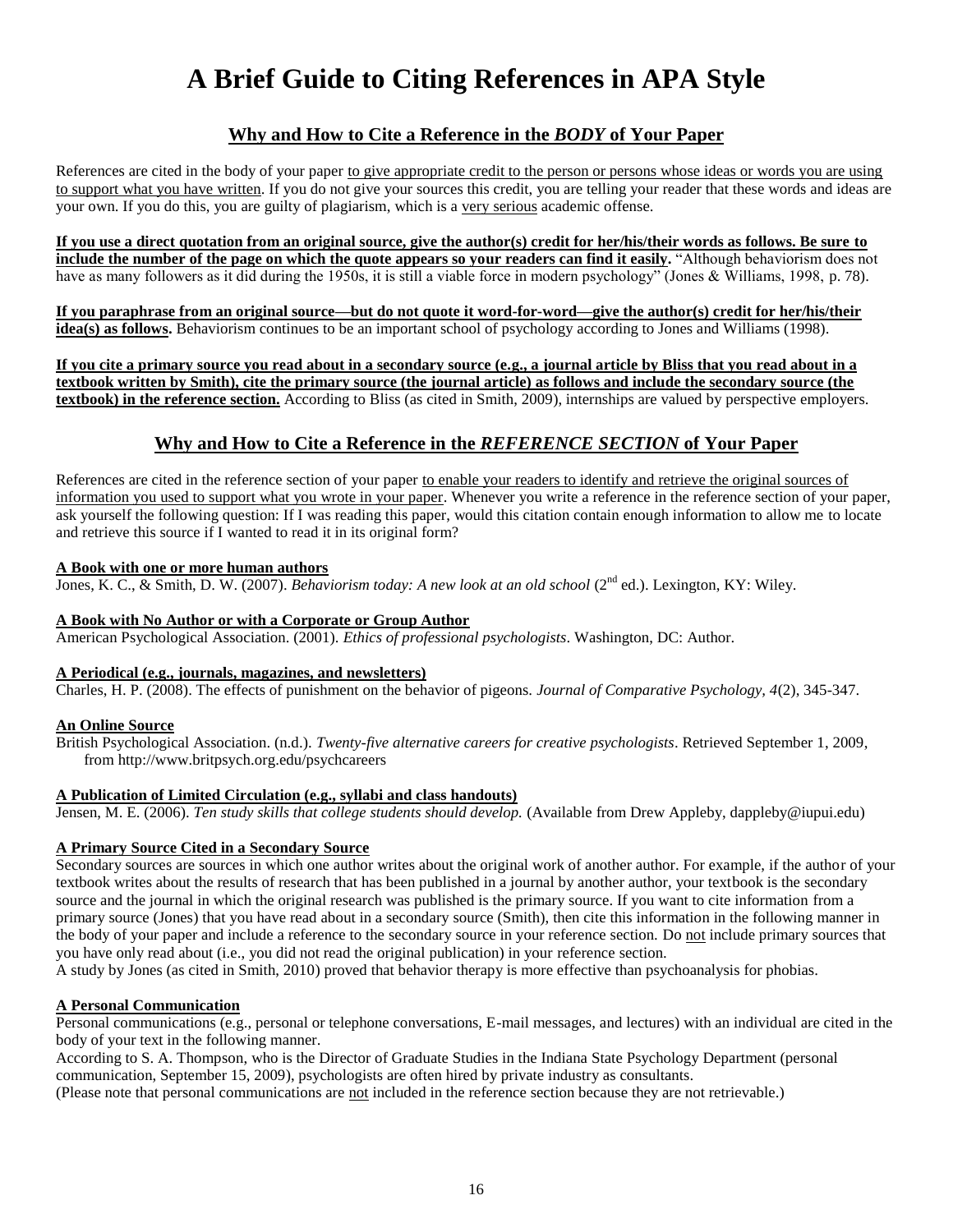# **Scot's Quick Guide to Navigating the 6 th Edition of the APA Publication Manual**

### **by Scot Kelly**

The 6<sup>th</sup> edition of the *APA Publication Manual* has significant usability improvements over previous editions. Nonetheless, without some familiarity or guidance the manual may seem overwhelming. This guide is designed to help you access solutions to your APA style questions quickly.

| <b>Formatting Guidelines</b>                           |                 |                            |
|--------------------------------------------------------|-----------------|----------------------------|
|                                                        |                 | Turn here for:             |
|                                                        | <b>Examples</b> | <b>Instructions</b>        |
| <b>Title Page</b>                                      | p. 41           | pp. 23-25, p. 229          |
| Running head                                           | p. 41           | p. 23, p. 229              |
| Abstract                                               | p. 41           | pp. 25-27, p. 229          |
| Page Numbers                                           | p. 41           | pp. 229-230                |
| Grammar, spelling, and sentence structure              |                 | pp. 77-86, pp. 96-100      |
| Quotations (40 words or less)                          | p. 92           | pp. 170-171                |
| Block quotes (more than 40 words)                      | p. 92           | p. 171                     |
| Modifying sources (i.e., changing the tense of a word) |                 | pp. 172-173                |
| Working with numbers                                   |                 | pp. 111-114                |
| Scientific abbreviations                               |                 | pp. 108-110                |
| Tips for ordering your reference page                  |                 | pp. 181-183                |
| <b>Reference Citations in Text</b>                     |                 |                            |
| One Work by One Author                                 | p. 174, p. 177  | For instructions on citing |
| One Work by Two or More Authors                        | p. 175, p. 177  | within text, see pp. 174-  |
| Work with No Author                                    | pp. 176-177     | 183                        |
| Groups as Authors                                      | p. 176          |                            |
| Anonymous Author                                       | p. 176          |                            |
| <b>Citing Direct Quotations</b>                        | pp. 170-173     |                            |
| <b>Personal Communications</b>                         | p. 179          |                            |
| <b>Citations for the Reference Page</b>                |                 |                            |
| Journal Article                                        |                 | For instructions and       |
| • One Author                                           | pp. 199-200     | general forms of APA       |
| • Two Authors                                          | p. 199          | style citations, see pp.   |
| • Three to Five Authors                                | p. 200          | 183-192, p. 198, p. 202,   |
| • More Than Six Authors                                | p. 198          | p. 211, pp. 214-215        |
| Special Section of a Journal                           | p. 201          |                            |
| Daily Newspaper Article                                | p. 200          |                            |
| Newsletter Article                                     | p. 200          |                            |
| Magazine Article                                       |                 |                            |
| • Author                                               | p. 200          |                            |
| • No Author                                            | p. 200          |                            |
| <b>Books</b>                                           |                 |                            |
| • Single Author                                        | pp. 203-205     |                            |
| • Group Author                                         | pp. 205-206     |                            |
| • Editor, no Author                                    | p. 204          |                            |
| • No Author or Editor                                  | p. 205          |                            |
| • Multiple Editions                                    | p. 205          |                            |
| Publications of Limited Circulation                    |                 |                            |
| • Brochure/Flyer                                       | p. 212          |                            |
| • Class Handouts                                       | pp. 211-212     |                            |
| Electronic Media                                       |                 |                            |
| • Internet Articles Based on a Print Source            | p. 203          |                            |
| • Article in an Internet Only Journal                  | pp. 198-200     |                            |
| • Websites                                             | p. 200          |                            |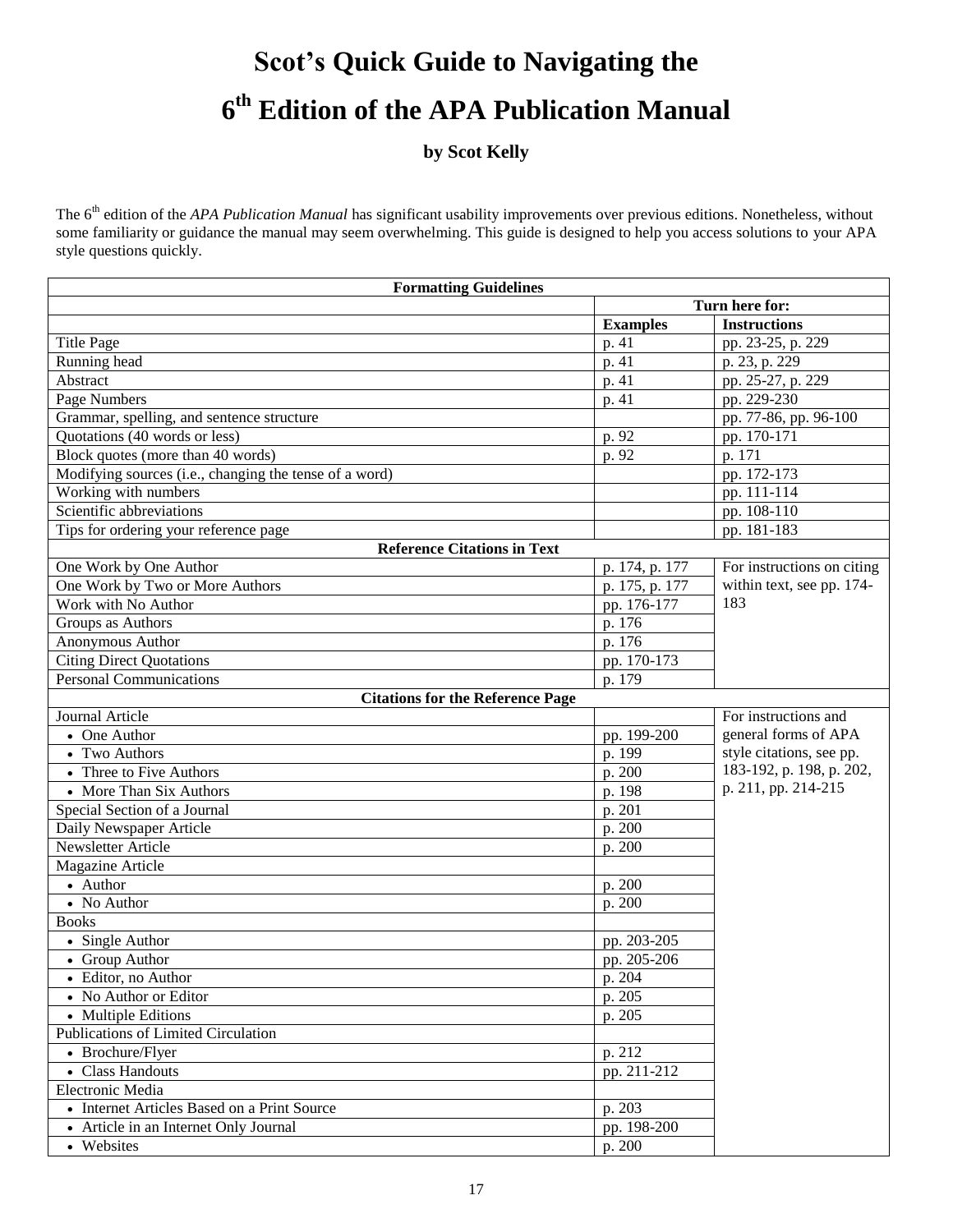## **Verbatim Title From the Syllabus**

#### **Verbatim section heading #1 from the syllabus**

A savvy psychology major is a person who blah blah blah blah blah blah blah blah blah blah blah blah blah blah blah blah blah blah blah blah blah blah blah blah blah blah blah blah blah blah blah blah blah blah blah blah blah blah blah blah blah blah blah blah blah blah blah blah blah blah blah blah blah blah blah blah blah blah blah blah blah blah blah blah blah blah blah blah blah blah blah blah blah blah blah blah blah blah blah blah blah blah blah blah blah blah blah blah blah blah blah blah blah blah blah blah blah blah blah blah blah blah blah blah blah blah blah blah blah blah blah blah blah blah blah blah blah blah blah blah blah blah blah blah blah blah blah blah blah blah blah blah blah blah blah blah blah blah blah blah blah blah blah blah blah blah blah blah blah blah blah blah blah blah blah blah blah blah blah blah blah blah blah blah blah blah blah blah blah blah blah blah blah blah blah blah blah blah blah blah blah blah blah blah blah blah blah blah blah blah blah blah blah blah blah blah blah blah blah blah blah blah blah blah blah blah blah blah blah blah blah blah blah blah blah blah blah blah blah blah blah blah blah blah blah blah blah blah blah blah blah blah blah blah blah blah blah blah blah blah blah blah blah blah blah blah blah blah blah blah blah blah blah blah blah blah blah blah blah blah blah blah blah blah blah blah blah blah blah blah blah blah blah blah blah blah blah blah blah blah blah blah blah blah blah blah blah blah blah blah blah blah blah blah blah blah blah blah blah blah blah blah blah blah blah blah blah blah blah blah blah blah blah blah

#### **Verbatim section heading #2 from the syllabus**

Psychology is the blah blah blah blah blah blah blah blah blah blah blah blah blah blah blah blah blah blah blah blah blah blah blah blah blah blah blah blah blah blah blah blah blah blah blah blah blah blah blah blah blah blah blah blah blah blah blah blah blah blah blah blah blah blah blah blah blah blah blah blah blah blah blah blah blah blah blah blah blah blah blah blah blah blah blah blah blah blah blah blah blah blah blah blah blah blah blah blah blah blah blah blah blah blah blah blah blah blah blah blah blah blah blah blah blah blah blah blah blah blah blah blah blah blah blah blah blah blah blah blah blah blah blah blah blah blah blah blah blah blah blah blah blah blah blah blah blah blah blah blah blah blah blah blah blah blah blah blah blah blah blah blah blah blah blah blah blah blah blah blah blah blah blah blah blah blah blah blah blah blah blah blah blah blah blah blah blah blah blah blah blah blah blah blah blah blah blah blah blah blah blah blah blah blah blah blah blah blah blah blah blah blah blah blah blah blah blah blah blah blah blah blah blah blah blah blah blah blah blah blah blah blah blah blah blah blah blah blah blah blah blah blah blah blah blah blah blah blah blah blah blah blah blah blah blah blah blah blah blah blah blah blah blah blah blah blah blah blah blah blah blah blah blah blah blah blah blah blah blah blah blah blah blah blah blah blah blah blah blah blah blah blah blah blah blah blah blah blah blah blah blah blah

#### **Verbatim section heading #3 from the syllabus**

The six critical thinking skills of a savvy psychology major are blah blah blah blah blah blah blah blah blah blah blah blah blah blah blah blah blah blah blah blah blah blah blah blah blah blah blah blah blah blah blah blah blah blah blah blah blah blah blah blah blah blah blah blah blah blah blah blah blah blah blah blah blah blah blah blah blah blah blah blah blah blah blah blah blah blah blah blah blah blah blah blah blah blah blah blah blah blah blah blah blah blah blah blah blah blah blah blah blah blah blah blah blah blah blah blah blah blah blah blah blah blah blah blah blah blah blah blah blah blah blah blah blah blah blah blah blah blah blah blah blah blah blah blah blah blah blah blah blah blah blah blah blah blah blah blah blah blah blah blah blah blah blah blah blah blah blah blah blah blah blah blah blah blah blah blah blah blah blah blah blah blah blah blah blah blah blah blah blah blah blah blah blah blah blah blah blah blah blah blah blah blah blah blah blah blah blah blah blah blah blah blah blah blah blah blah blah blah blah blah blah blah blah blah blah blah blah blah blah blah blah blah blah blah blah blah blah blah blah blah blah blah blah blah blah blah blah blah blah blah blah blah blah blah blah blah blah blah blah blah blah blah blah blah blah blah blah blah blah blah blah blah blah blah blah blah blah blah blah blah blah blah blah blah blah blah blah blah blah blah blah blah blah blah blah blah blah blah blah blah blah blah blah

#### **Verbatim section heading #4 from the syllabus**

The three most important IUPUI Principles of Undergraduate Learning blah blah blah blah blah blah blah blah blah blah blah blah blah blah blah blah blah blah blah blah blah blah blah blah blah blah blah blah blah blah blah blah blah blah blah blah blah blah blah blah blah blah blah blah blah blah blah blah blah blah blah blah blah blah blah blah blah blah blah blah blah blah blah blah blah blah blah blah blah blah blah blah blah blah blah blah blah blah blah blah blah blah blah blah blah blah blah blah blah blah blah blah blah blah blah blah blah blah blah blah blah blah blah blah blah blah blah blah blah blah blah blah blah blah blah blah blah blah blah blah blah blah blah blah blah blah blah blah blah blah blah blah blah blah blah blah blah blah blah blah blah blah blah blah blah blah blah blah blah blah blah blah blah blah blah blah blah blah blah blah blah blah blah blah blah blah blah blah blah blah blah blah blah blah blah blah blah blah blah blah blah blah blah blah blah blah blah blah blah blah blah blah blah blah blah blah blah blah blah blah blah blah blah blah blah blah blah blah blah blah blah blah blah blah blah blah blah blah blah blah blah blah blah blah blah blah blah blah blah blah blah blah blah blah blah blah blah blah blah blah blah blah blah blah blah blah blah blah blah blah blah blah blah blah blah blah blah blah blah blah blah blah blah blah blah blah blah blah blah blah blah blah blah blah blah blah blah blah blah blah blah blah blah blah blah blah blah blah blah blah blah blah blah blah blah blah blah blah blah blah blah blah blah blah blah blah blah blah blah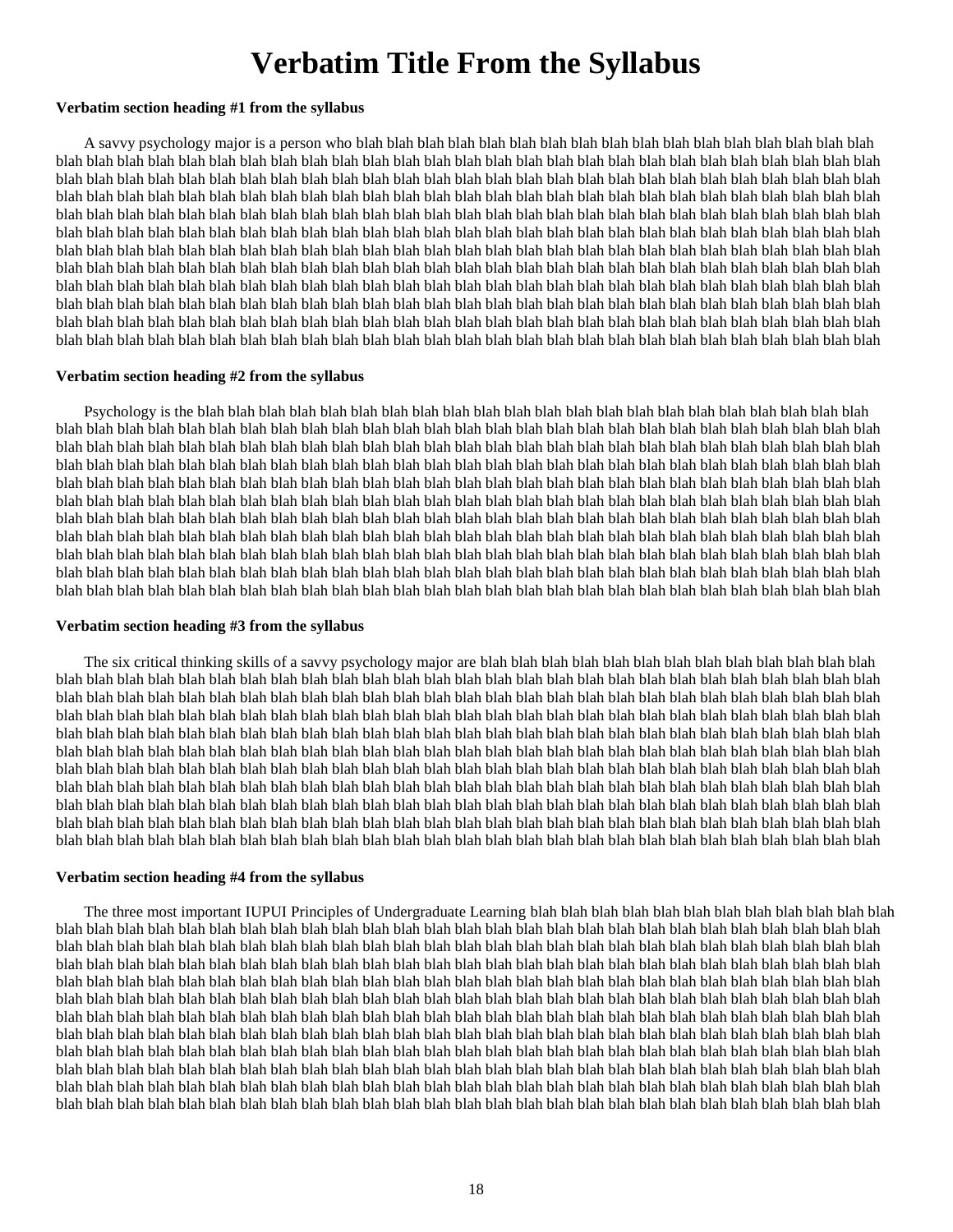### **B103 Paper Evaluation Form**

| <b>Author's Name:</b> | <b>Paper Number:</b> |
|-----------------------|----------------------|
| TA's<br><b>Name</b>   | Date:                |

| <b>APA Style Requirements</b>                                                      | Yes              | N <sub>0</sub> |                |   |   | <b>Comments or Suggestions</b> |  |  |
|------------------------------------------------------------------------------------|------------------|----------------|----------------|---|---|--------------------------------|--|--|
| <b>Proper Usage and Formal Style</b>                                               |                  |                |                |   |   |                                |  |  |
| 1. No Wordiness (i.e., Economy of Expression)                                      |                  |                |                |   |   |                                |  |  |
| 2. No Colloquial, Slang, or Imprecise Language                                     |                  |                |                |   |   |                                |  |  |
| 3. No Grammar and/or Spelling Errors                                               |                  |                |                |   |   |                                |  |  |
| 4. No Contractions                                                                 |                  |                |                |   |   |                                |  |  |
| <b>Ethical Compliance and Citation Correctness</b>                                 |                  |                |                |   |   |                                |  |  |
| 5. A Source Was Cited in Question #1                                               |                  |                |                |   |   |                                |  |  |
| 6. Above Source Was Cited in Correct APA Style                                     |                  |                |                |   |   |                                |  |  |
| 7. A Source Was Cited in Question #2                                               |                  |                |                |   |   |                                |  |  |
| 8. Above Source Was Cited in Correct APA Style                                     |                  |                |                |   |   |                                |  |  |
| 9. A Source Was Cited in Question #3                                               |                  |                |                |   |   |                                |  |  |
| 10. Above Source Was Cited in Correct APA Style                                    |                  |                |                |   |   |                                |  |  |
| 11.A Source Was Cited in Question #4                                               |                  |                |                |   |   |                                |  |  |
| 12. Above Source Was Cited in Correct APA Style                                    |                  |                |                |   |   |                                |  |  |
| <b>Reference Page</b>                                                              |                  |                |                |   |   |                                |  |  |
| 13. Correct Reference Page Format                                                  |                  |                |                |   |   |                                |  |  |
| 14. Correct Authors                                                                |                  |                |                |   |   |                                |  |  |
| 15. Correct Dates                                                                  |                  |                |                |   |   |                                |  |  |
| 16. Correct Titles                                                                 |                  |                |                |   |   |                                |  |  |
| 17. Correct Retrieval Information                                                  |                  |                |                |   |   |                                |  |  |
| 18. Correct Order of References                                                    |                  |                |                |   |   |                                |  |  |
| 19. Each Reference Matches an In-Text Citation                                     |                  |                |                |   |   |                                |  |  |
| 20. Complete Running List of All References Cited                                  |                  |                |                |   |   |                                |  |  |
| <b>Total APA Yeses and Noes</b>                                                    |                  |                |                |   |   |                                |  |  |
| APA Style Score*                                                                   | $\boldsymbol{0}$ | $\mathbf 1$    | $\overline{2}$ |   |   |                                |  |  |
| Content Completeness Score*                                                        | $\boldsymbol{0}$ | $\mathbf 1$    | 2              | 3 | 4 |                                |  |  |
| Ethical Compliance Score $(5+7+9+11)^*$                                            | $\boldsymbol{0}$ | $\mathbf 1$    | $\mathfrak{2}$ | 3 | 4 |                                |  |  |
| Content Correctness Score (Dr. A will score this.)*                                | $\boldsymbol{0}$ | $\mathbf{1}$   | $\overline{2}$ | 3 | 4 |                                |  |  |
| <b>B103 Requirements</b>                                                           |                  |                |                |   |   |                                |  |  |
| <b>Duplicate Reference Section Submitted</b>                                       | $\overline{0}$   | 1              |                |   |   |                                |  |  |
| <b>Sufficient Total References</b>                                                 | $\boldsymbol{0}$ | $\mathbf{1}$   |                |   |   |                                |  |  |
| 2 or More New Citations Highlighted in Both the<br>Paper and the Reference Section | $\boldsymbol{0}$ | 1              |                |   |   |                                |  |  |
| Paper Headings Are Verbatim from the Syllabus                                      | $\overline{0}$   | $\mathbf{1}$   |                |   |   |                                |  |  |
| Feedback Points Earned by the Author*                                              | $\boldsymbol{0}$ | $\mathbf{1}$   | $\overline{2}$ |   |   |                                |  |  |
| <b>Late Papers</b>                                                                 |                  |                |                |   |   |                                |  |  |
| 1 <sup>st</sup> Late Paper                                                         |                  |                |                |   |   |                                |  |  |
| $2nd$ to $10th$ Late Paper (50% penalty)                                           |                  |                |                |   |   |                                |  |  |

APA Style Score  $\rightarrow$  2 Points = 16-20 Yeses, 1 Point = 11-15 Yeses, 0 Points = 0-10 Yeses

**\* Promptly enter these five scores in the Assessment Scores spreadsheet for each paper after you receive it back from Dr. A.**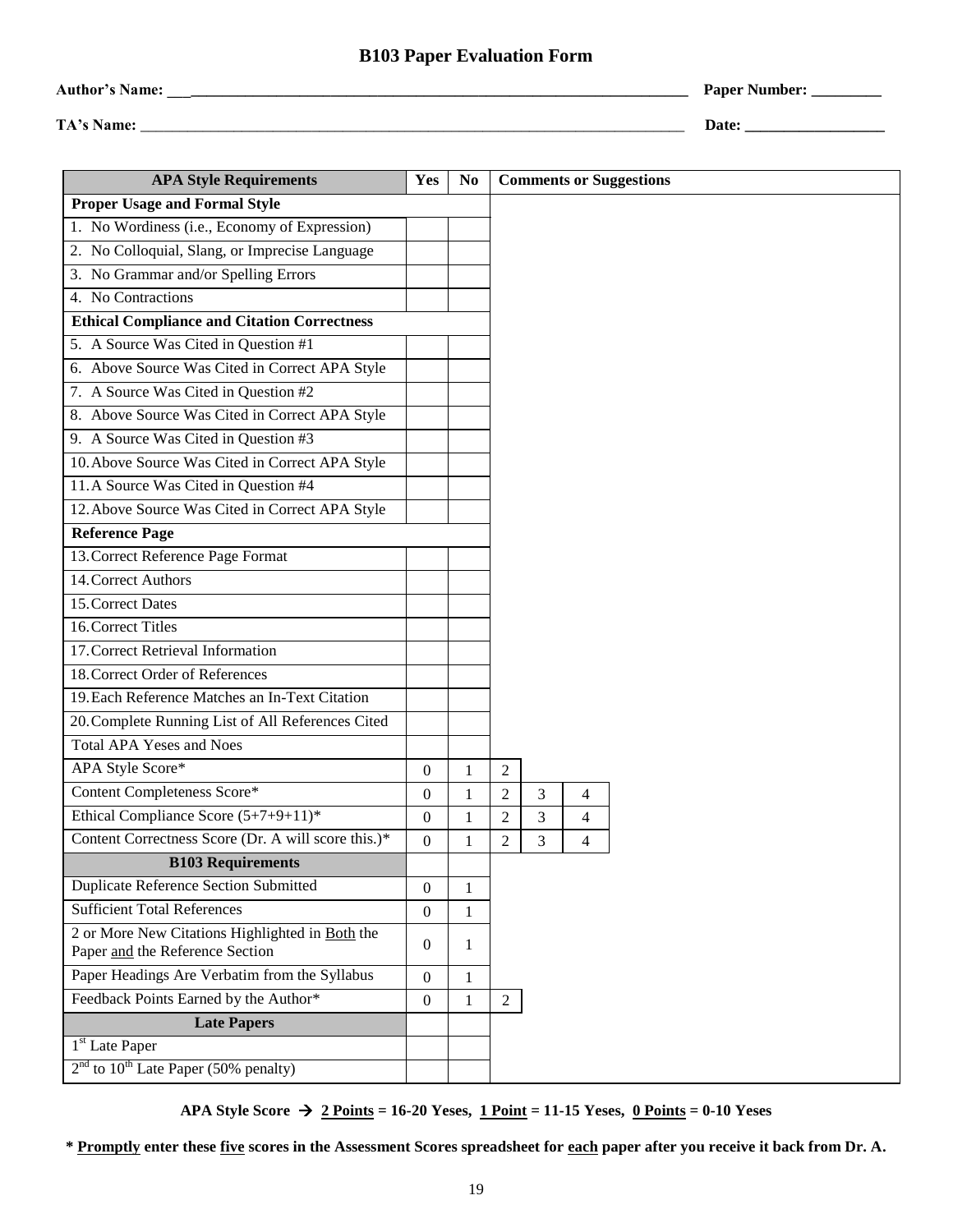## **B103 End-of-Semester Information Form**

| Track Concentration: I/O Addictions Clinical Neuroscience None                                                                                                     |  |
|--------------------------------------------------------------------------------------------------------------------------------------------------------------------|--|
| Final degree you plan to earn: BA BS Masters PhD Other                                                                                                             |  |
|                                                                                                                                                                    |  |
|                                                                                                                                                                    |  |
|                                                                                                                                                                    |  |
|                                                                                                                                                                    |  |
|                                                                                                                                                                    |  |
|                                                                                                                                                                    |  |
|                                                                                                                                                                    |  |
| <b>Psychology-Related Activities</b><br>1.<br>2.                                                                                                                   |  |
| Extra Credit (Identify as completely as possible.) Do not include any extra points you received<br>on your papers.<br>1.<br>2.<br>3.<br>4.<br>5.<br>6.<br>7.<br>8. |  |

- 9.
- 10.
- 11. 12.

Circle the final grade you expect in B103: A+ A A- B+ B B- C+ C C- D+ D F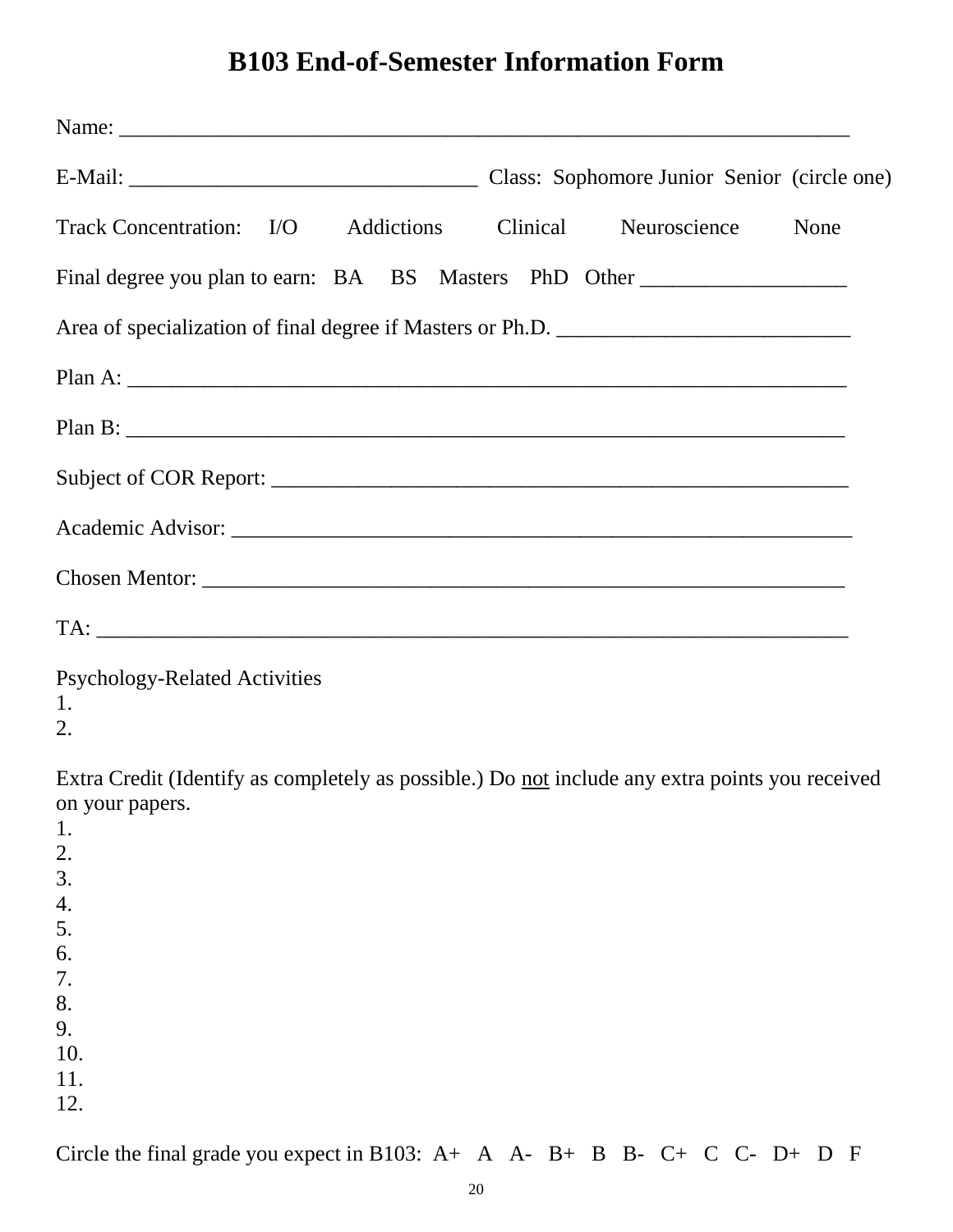# **B103 Psychology Activities Documentation Form**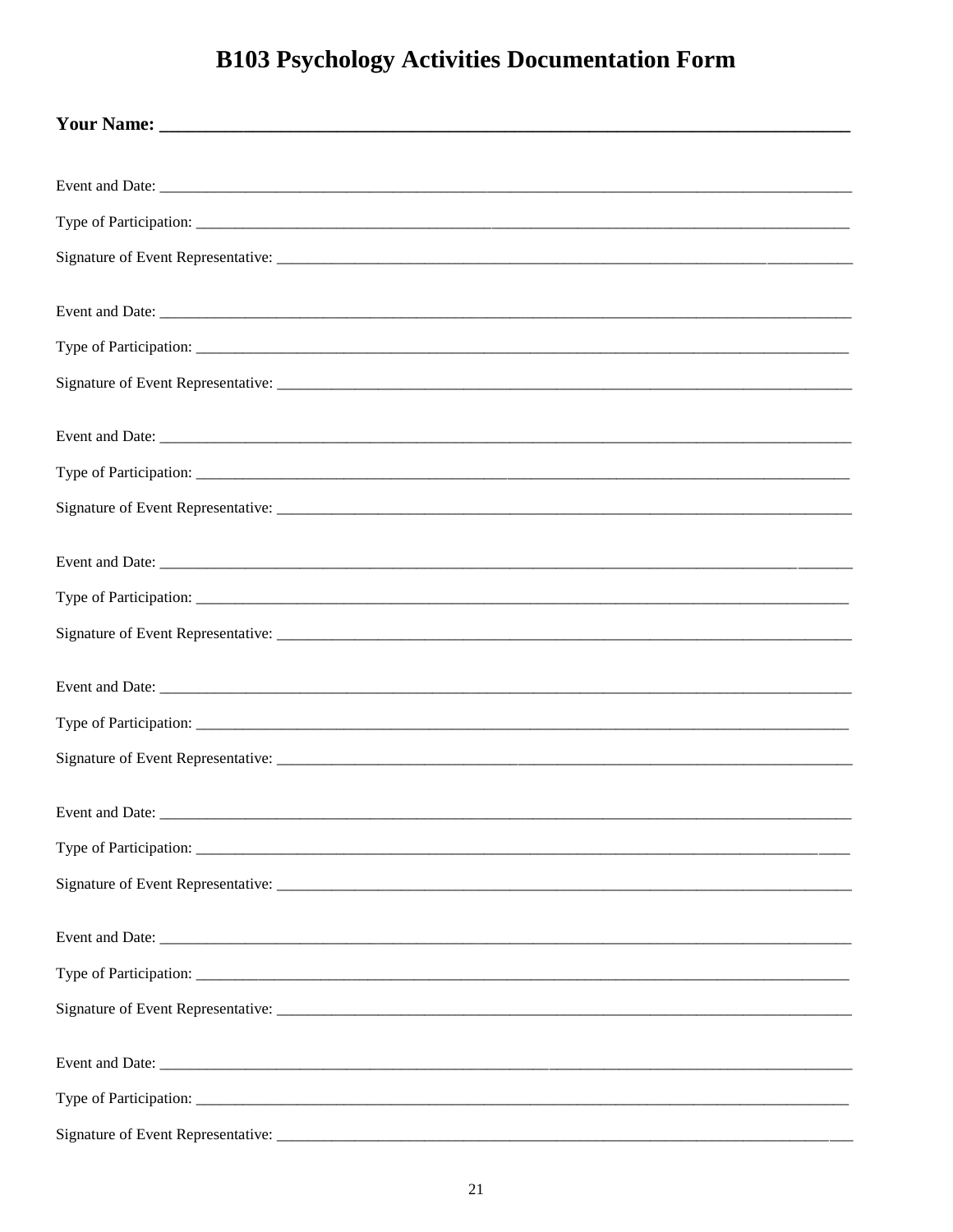## **B103 COR Report Evaluation Form**

| Presenter<br>ivame | Jate |  |
|--------------------|------|--|
|                    |      |  |

COR Title:

Before the COR report begins, each presenter will give the instructor (1) a copy of this page with the top two lines filled in and (2) a one-page summary of the collaborative methods her/his team used to create their COR report stapled to this page. This summary will be written in the same format as the ten papers required in this class, and will include the title and date of the COR report and the names of the presenters plus the following five sections: (1) **Collaboration methods** (e.g., via Oncourse or a face-to-face meeting), (2) **Specific tasks into**  which the report was divided (e.g., interview of the subject of the report, creation of the PowerPoint, etc.), (3) **How these tasks were completed and who completed them**, (4) **How these tasks were practiced prior to the report**, and (5) **The skills the presenters strengthened as they collaborated on the report**. Two points will be awarded for the successful completion of each of the above five sections of this report.

 $\frac{10 \text{ points}}{2}$   $\frac{10 \text{ points}}{2}$   $\frac{8 \text{ points}}{2}$   $\frac{6 \text{ points}}{2}$   $\frac{4 \text{ points}}{2}$   $\frac{2 \text{ point}}{2}$  0 points

### **Did the presenter do the following before the presentation?**

Complete the first three lines of this form and give it to the instructor? \_\_\_\_\_\_ Yes (one point) No (zero points)

Introduce her/himself fully to the audience? Yes (one point) No (zero points)

Present a creative PowerPoint slide of personal information? \_\_\_\_\_\_ Yes (one point) No (zero points)

Explain the role she/he played in the creation of the report? \_\_\_\_\_\_ Yes (one point) No (zero points)

### **Did the presenter do the following during the presentation?**

Speak in a clear and understandable manner? Yes (one point) No (zero points)

- Contribute her/his "fair share" to the presentation of the report? \_\_\_\_\_\_ Yes (one point) No (zero points)
- Present information in an accurate, creative, and interesting manner to the audience and the instructor? \_\_\_\_\_\_ Yes (one point) No (zero points)
- Provide suggestions for how the audience can include information from the COR in one of their papers? \_\_\_\_\_\_ Yes (one point) No (zero points)
- Answer two questions from the audience effectively? Yes (one point) No (zero points)
- Stay within the presentation time limit (no more than 10 minutes)? \_\_\_\_\_\_ Yes (one point) No (zero points)

**\_\_\_\_\_\_ Total Points (20 points possible)**